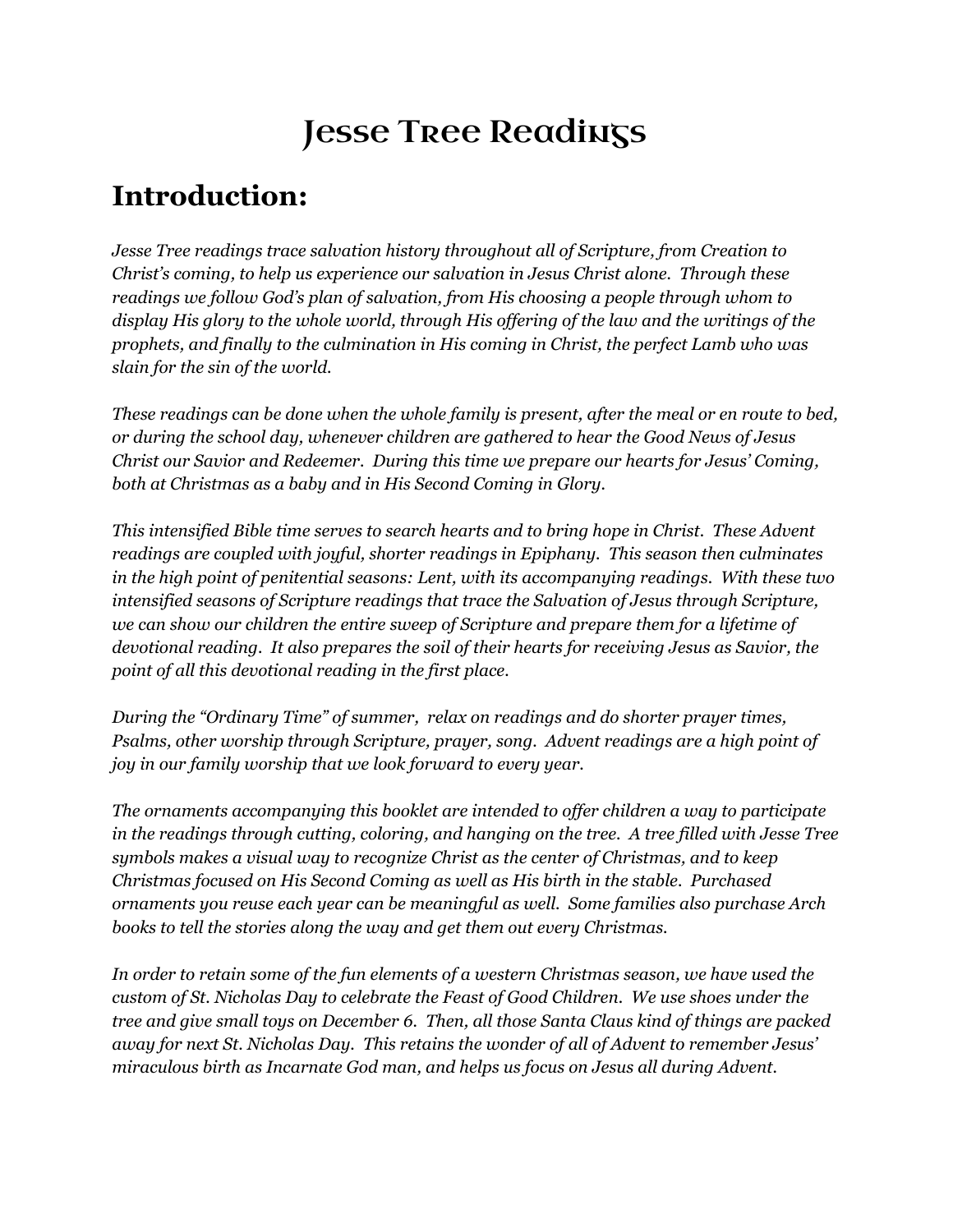*The Advent readings include several longer readings (for example, the Joseph passage) and one or two "extra readings." Also included are five Epiphany readings, and a short note on how to expand that for a longer span between Epiphany Sunday and Lent, by adding stories from Jesus' early ministry, healings, Sermon on the Mount, etc. Choose however many readings suit your family's attention span.*

*Move through all of these at your own family's pace, shortening for smaller children, going in-depth with older readers. Baby Bibles can be substituted to good ef ect, varying the routine. Our family also uses the NLT for variety, the Big Picture Story Bible by David Helm, and the Tyndale Baby Bible with Francis Hook illustrations written by Ken Taylor. Some people use appropriate Arch Books. The Jesus Storybook Bible by Sally Lloyd Jones is another option. Do what works for your family to engage interest; however, extending children's tolerance for Scripture reading can be good discipling for growing Christians, and is amply rewarded by children who know Jesus and LOVE Scripture! Some years we have missed many readings, but doing this Jesse Tree plan, however fully, year by year, extends our experience of the Bible and however well we do it, is always a high point of our year.*

*Discussion points and Suggested Activities are jumping of points for parents to brainstorm ways to engage children with Scripture and help them walk into their inheritance in Christ, through asking Him into their hearts, and becoming children of God.*

*For the liturgically minded, prayers are included for the lighting of the candle. However, such are not necessary if it isn't suitable for your family culture.*

*In addition, the custom of blessing the house with the Epiphany Prayer included can be a light-hearted way to turn over the house and household to Jesus at the beginning of every year. Taking the candle, the Word of God, and using Holy Water in each room through the house, each room is blessed in turn. To remind ourselves that the house belongs to Jesus, we write "20 + C + M + B" followed by the year numbers over each doorway. The initials stand for Christus mansionem benedictat, or Christ bless this home. Additionally, they stand for the initials of the traditional names of the three wise men, Caspar, Belthasar, and Melchoir, and serve a reminder that Christ came into our homes and lives at Christmas, to remain as we ask Him into our hearts as our Savior. It's a fun object lesson for little children, and a visual reminder throughout the year that we set aside this house as God's house.*

*One final note about the colors of the Advent candles. The purple of Advent candles represents the penitential season of self-examination in Advent. Purple typically stands for penitence,* and is the color of Lent as well. The rose candle of the third Sunday in Advent is the candle for *Joy and is the week we remember Mary and her "yes" to Jesus in the Incarnation. The Joy Sunday is meant as an alleviation of the penitential order of Advent and a spark note of joy before the joy of Christmas comes and our experience of our Savior Jesus dawns from on high.*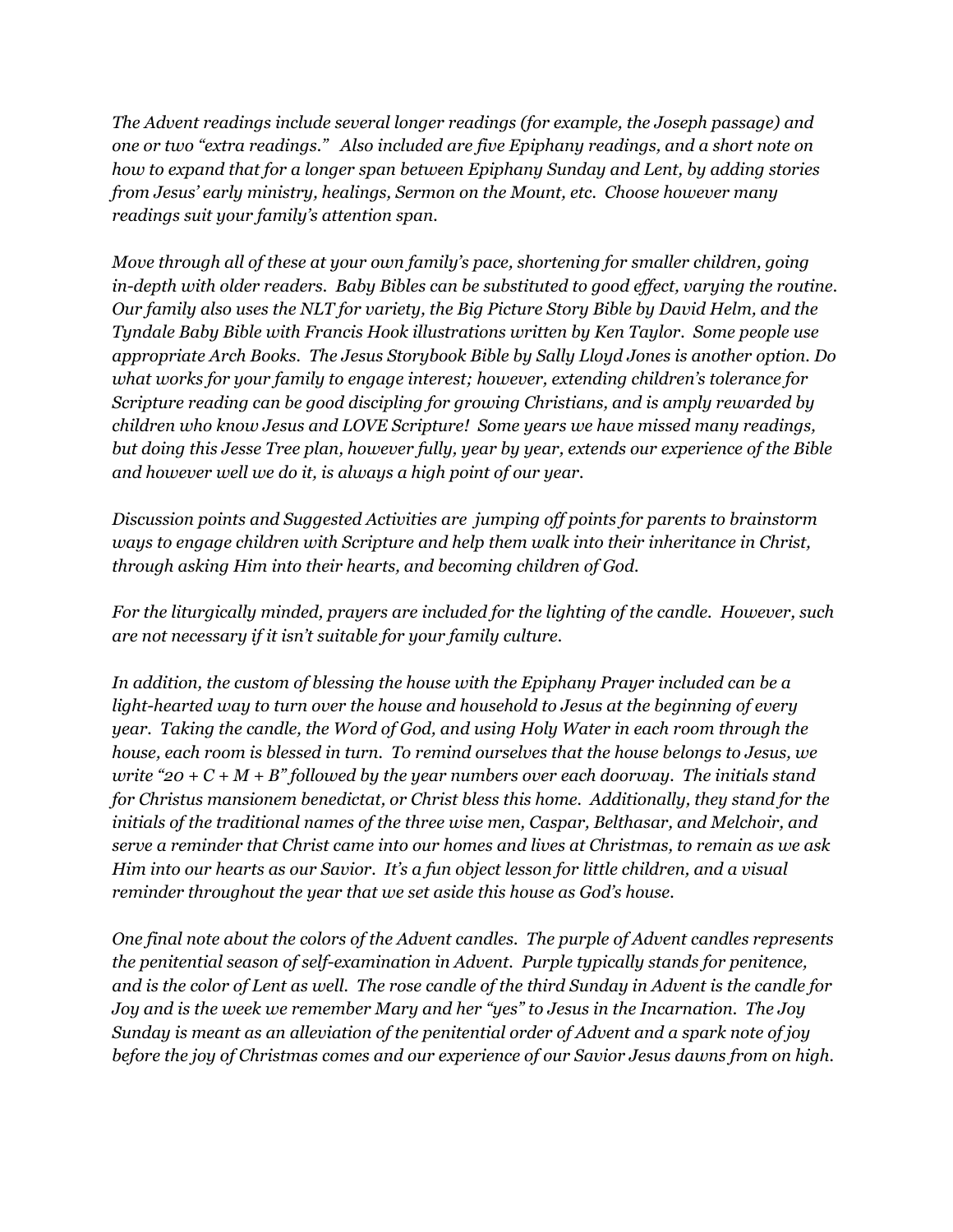*Finally, whether or not your family is liturgically minded, following the Jesse Tree readings during Advent is a specific time to set aside to train your children in the Salvation History of the Bible, and is well worth the ef ort.*

*In time, a Jesus Tree booklet will follow this one to introduce children to the stories of Jesus and the buildup of Lent to Easter celebration of our Jesus as Savior. Pentecost will be included as well.*

*With Prayers that this Advent Reading blesses you and your families, in Jesus, Jeff and Margaret Beaird*

#### **Acknowledgements:**

*Art: Jacob, Margaret, Seth Beaird Text: Margaret Beaird Editing and Typesetting: Jeff Beaird*

*Indebtedness is owed to the Jesse Tree Reading guide of Tenth Presbyterian Church, Philadelphia, PA and the Augsburg Fortress Jesse Tree guide for passage selection. Indebtedness for art help is due the Parragon Publishing Illustrated Family Bible Stories book for help with the Baptism of Jesus, the Boy Jesus in the Temple, and the Transfiguration illustrations. All other illustrations original.*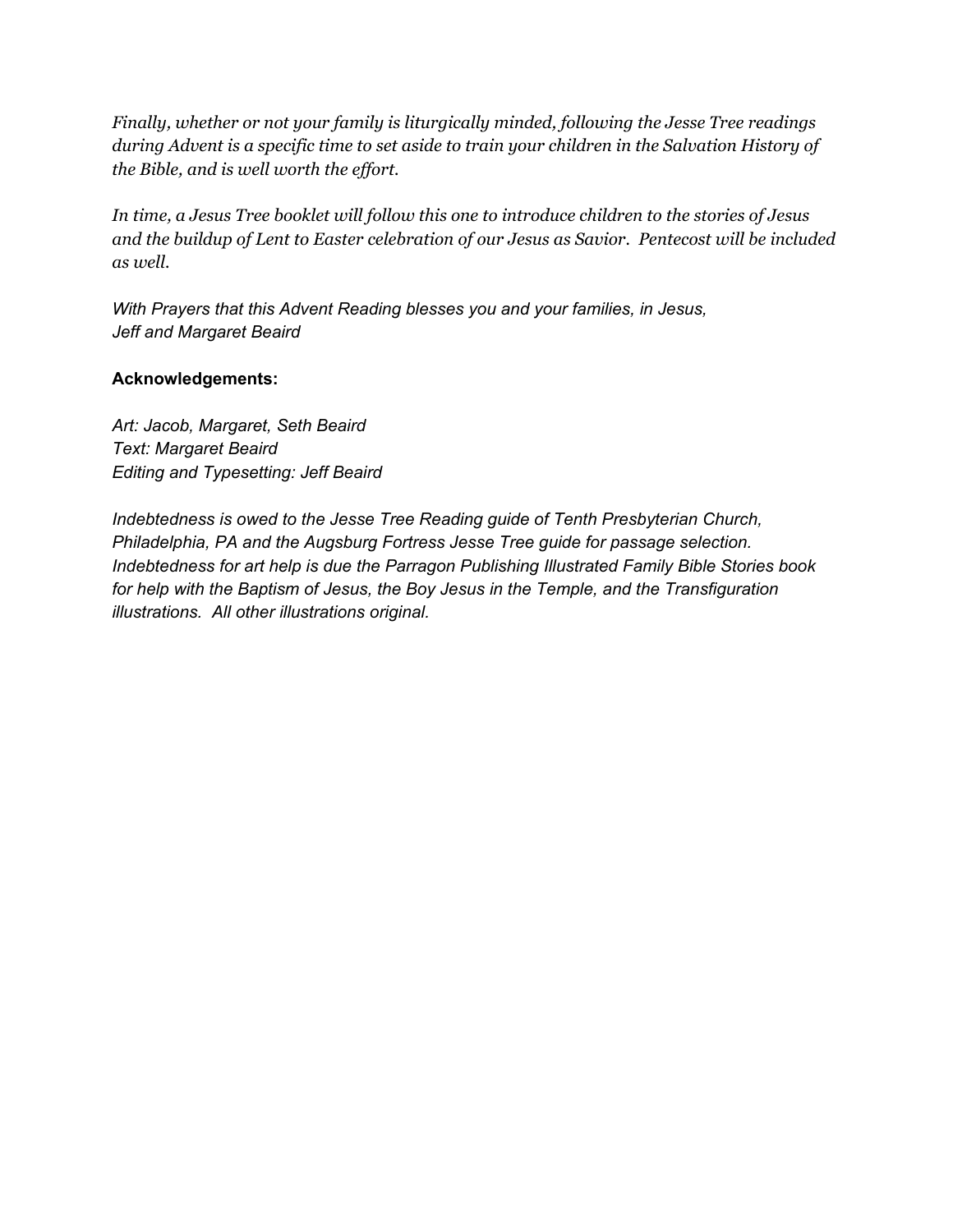## *First Sunday in Advent* **Jesse Tree Advent Wreath**

Light 1st Purple Candle

*Leader:* Jesus, Light of the World! *Response:* Shine in our Hearts! *Leader:* O Come, O Come, Emmanuel, *All:* Free us from sin. *Thanks be to God.*

#### Root of Jesse: Isaiah 11 & 12

*For Discussion: Discuss how Jesus is the Root of Jesse, the shoot out of the dry stump of* Israel who, in the fullness of time, came to save His people from their sins. Discuss how we are *the "gathered in," the remnant He reclaimed for His very own in Christ.*

*Note: Advent begins the time of preparation we go through each year, culminating in His birth, then extending through Lent to culminate in the ultimate celebration of Christ's victory over sin and the grave at Easter. In walking through this time of preparation with the people of Israel we have the opportunity to re-appropriate for ourselves the promises that are extended to us through Christ, of eternal life in Jesus our Savior.*

*We can use this time to prepare ourselves for Christ's coming again in Glory, His Second Coming. For this reason, Advent is referred to as a Penitential Season, a time to dig deep into trust in Christ and Get READY! Prepare your family for this walk with Christ in the Scripture, and convey the excitement of being the People of God.*

## **Creation**

Genesis 1 & 2, Psalm 19 optional; Hebrews 4: 9-13

*For Discussion: Discuss how Christ was present at Creation, how we are His handiwork for the display of His Glory.*

*Activity: Spend time as a family thanking Him for His creation, and for His coming at Christmas. Prepare our Hearts, LORD Jesus! Make us ready for your Second Coming in Glory!*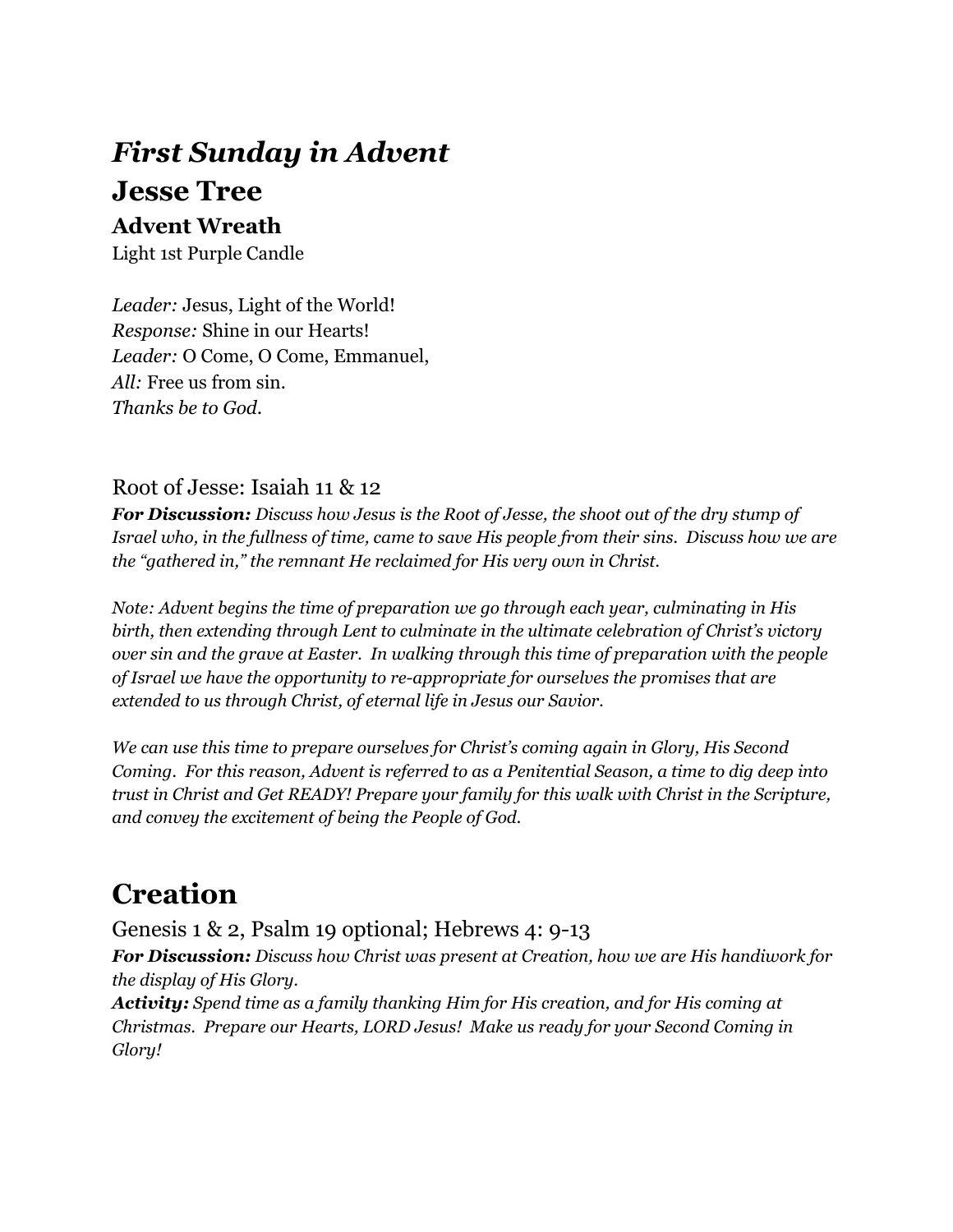## **The Fall**

### Genesis 3

*For Discussion: Discuss how Christ had to come for our salvation, how our sin necessitated His coming, and how this promise is hinted at in the First Covenant with Adam. Activity: Recite the Confession from the Book of Common Prayer as a family, or some similar prayer of repentance, and revel in the absolution.*

### *Child's Prayer of Confession*

*Lord Jesus, thank you for dying on the cross for my sins. Lord Jesus, come into my heart and make me clean. Help me be your little child, And help me live with you forever in Heaven Someday. In Jesus' Name, AMEN.*

## **Noah Saved through the Flood**

### Genesis 6:5-9:17

*For Discussion: How does this reading point to Christ? Discuss how Noah being saved* through the Ark is a reminder of how Christ saves us by folding us into His Body on the Cross; *similarly, how the waters of the flood point to the waters of Baptism, which is His symbol of salvation.*

## **God Calls Abraham and Sarah**

### Genesis 12: 1-9, 15: 1-6, Hebrews 11: 8-40

*For Discussion: Discuss how God called one man, Abraham, and through him began to establish His covenant people on the earth. This is the nation of Israel, the people through whom He ordained to bring His Son, Our Savior, Jesus Christ, into the world for the purpose of Redeeming His sinful people. Discuss how God's foreknowledge and predestination of those whom He intends to save are His gracious gifts to us, how all are undeserving of His special favor and how obligated this makes us to want to share His good news in Jesus Christ.*

## **Sacrifice of Isaac**

Genesis 22: 1-19

*For Discussion: Discuss the significance of God providing a ram to Abraham, a foretaste of His provision of Jesus our Sacrifice, for the sins of the whole world. Also discuss the significance of God asking Abraham to sacrifice his only son. (hint: the surrounding nations practiced child sacrifice routinely as the acceptable sacrifice to solicit the help of their 'gods.'*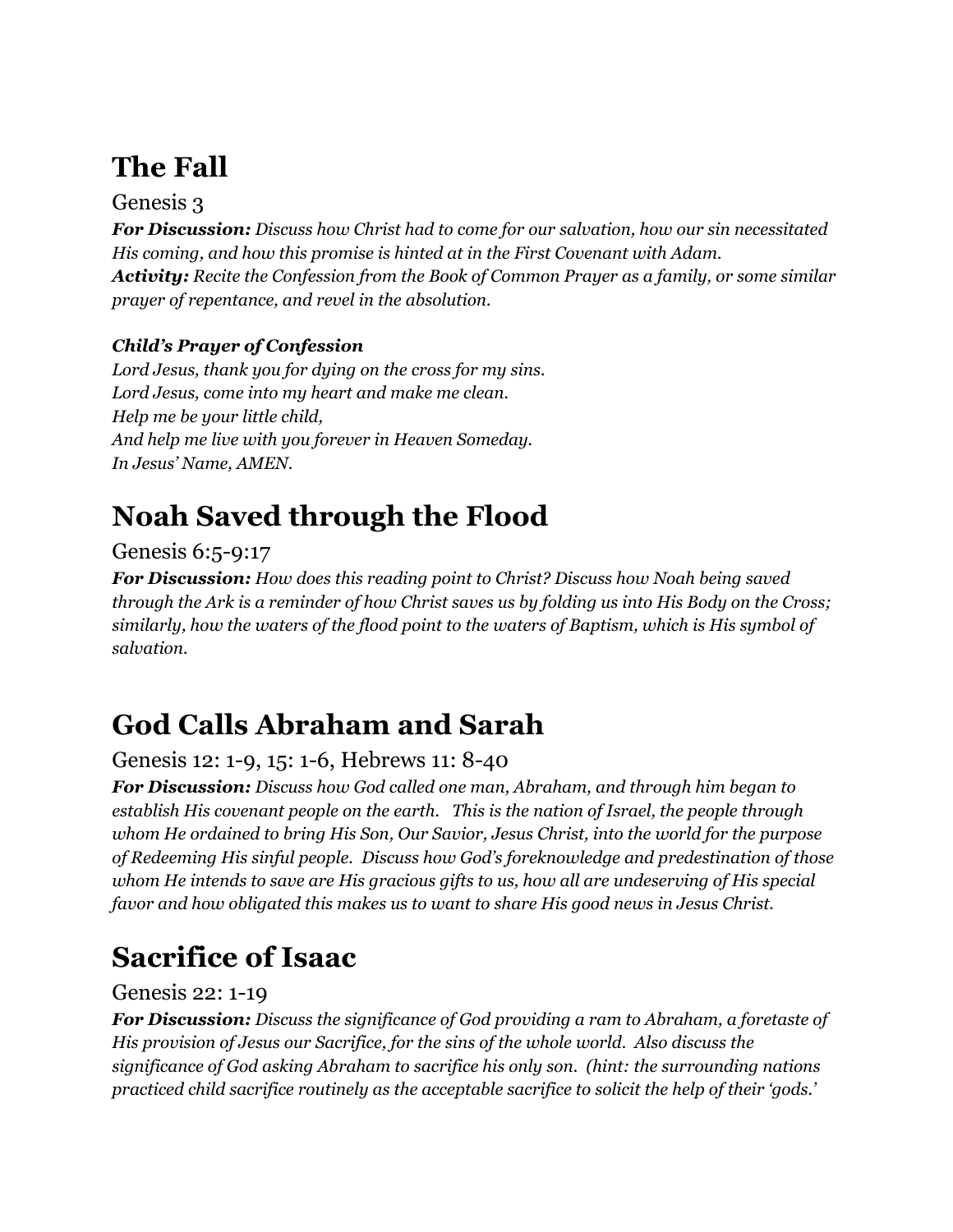In asking Abraham to sacrifice his only son, God was putting to rest the notion that He was a *god like other gods, and showing that He Himself would provide the lamb for sacrifice.) Discuss how God asks us to let go of our idols to accept His true gifts.*

## **Jacob's Ladder**

### Genesis 28: 10-22; John 1: 43-51

*For Discussion: Jacob's vision signified the coming of Jesus, the one who would connect Heaven and Earth, and restore relationship with God and man. This was fulfilled in the person of Jesus Christ, the one on whom angels ascend and descend in this Scripture from John, and ultimately fulfilled when the disciples witnessed the Transfiguration in Matthew 17 (and reflected on in II Peter 1: 16-21).*

# *Second Sunday in Advent* **God's People**

### **Advent Wreath**

Light 2nd Purple Candle

*Leader:* Jesus, Light of the World! *Response:* Shine in our Hearts! *Leader:* O Come, O Come, Emmanuel, *All:* Prepare us for You: *Thanks be to God.*

### Genesis 35: 9-15

*For Discussion: The next week will feature God's providence through successive generations of His people Israel, the descendants of Jacob, Isaac, and Abraham. We will see their successes and their failures, their conformity to God's plan and their rebellion against God's plan. Through it all, we see God's unfolding promise as stated in Genesis 3, to provide a Savior for His sinful people. Revel in God's plan of salvation as you explain these truths of Scripture this week. God is SAVIOR!*

# **Joseph**

Exodus 37-50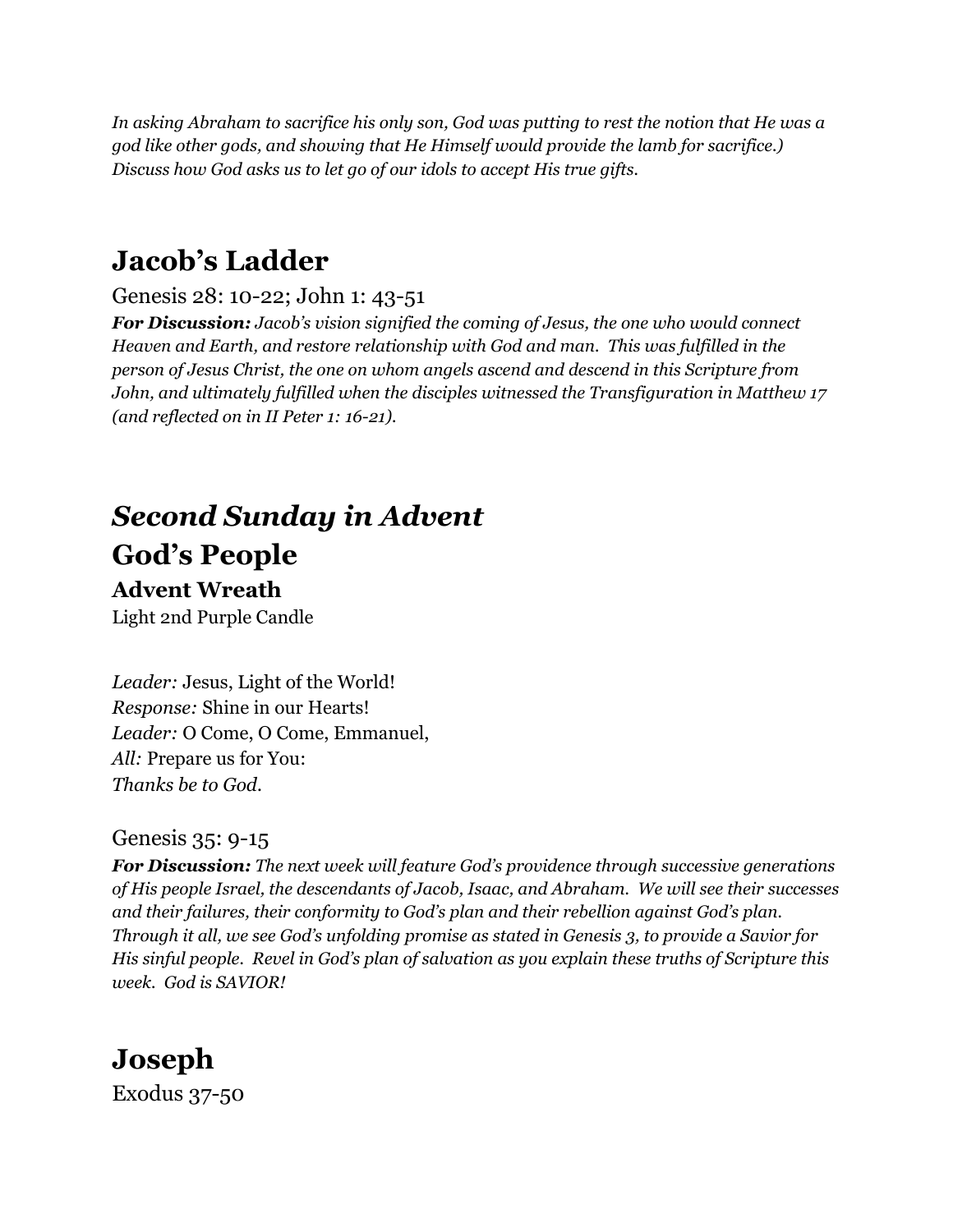**For Discussion:** This is a long, long story, but well worth the reading, even if you chunk it up *into several days and skimp on other readings. Seeing how God remained faithful when His people were faithless, how He raised up salvation for them using the results of their own sin--selling Joseph into slavery--to save them during time of famine, is a story that points to* Christ in so many ways. Enjoy it, savor it, and use it to teach your children how God is faithful *in our faithlessness. (For homeschool families, this story has so many elements of the ideal story that it is a good one to use in teaching literature. Elements to discuss include initial problem/conflict, rising action, climax, falling action, denouement; characterization; setting, etc.)*

*Activity: Watch or listen to Joseph and the Amazing Technicolor Dreamcoat!*

## **Moses**

Exodus 20- 1-21

*For Discussion: Talk about God's Law, about His amazing and perfect Law, our inability to keep it, and our need for a Savior, Jesus.*

*Activity: read through or memorize the Ten Commandments as a family. Remind your children that the first half of the decalogue is about our relationship with God, and the second half is about our relationship with one another. The simplicity of the ten commandments is staggering. Also share the "one commandment with a promise," that of honoring our father and mother, as a life-giving principle for blessed life on earth. Finally, point out how the rest* that God offers on the Sabbath is a rest for all of life, a rest that brings blessing. See Hebrews *4: 7-9.*

## **Conquest of Canaan**

Numbers 13-14:12

Joshua 1, 4, 5:13-15

Numbers 24: 15-19

*For Discussion: Discuss how God ordained for Israel to conquer Canaan and how Israel disobeyed, by failing to trust God's power and sovereign will over the nations, even after they had received the deliverance of the Exodus. Discuss how God delivered Israel through the time of testing in the desert, and finally brought His promised people into the Promised Land under Joshua. In Numbers 24 we watch as Balaam, the prophet of Midian, when asked to curse the nation of Israel, is instead given a vision of the long-of promised Savior, Jesus. This happened long before Israel even knew how desperately she needed God's Salvation in Jesus. Activity: build your own stone of remembrance in your household, whether through an actual pile of painted rocks (write names for God on them, like Deliverer, Savior, etc.) or an altar of some other type. Remember God's goodness to you as a family and make a list of His goodness in*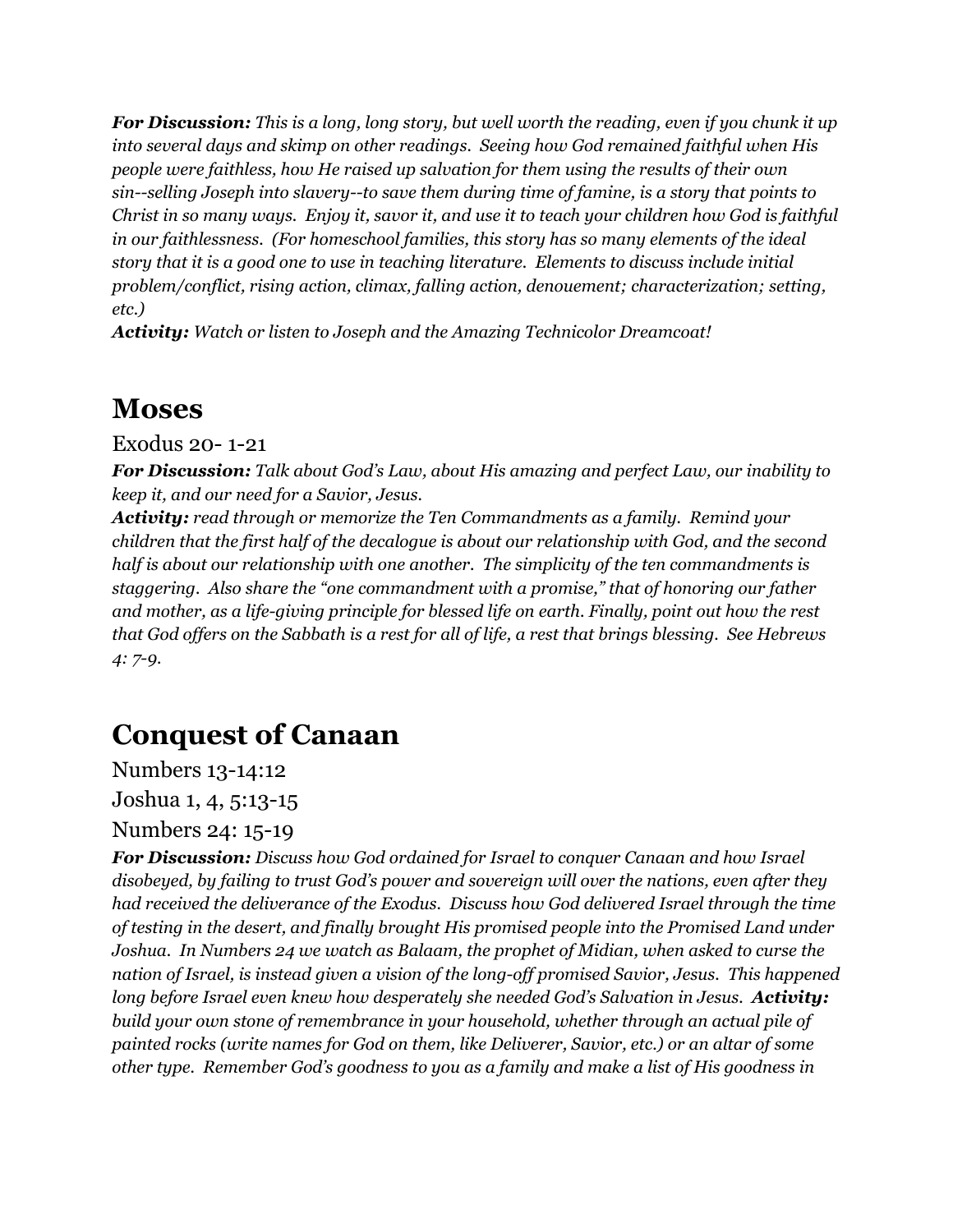*times past. On Youtube, find a recording of Mendelssohn's, "There Shall a Star from Jacob Come," and watch it together.*

## **Ruth and Boaz**

### Ruth 1-4, Matthew 1: 1-17

*For Discussion: This story not only is a beautiful love story (the best in Scripture) but it also points to our Kinsman Redeemer, Jesus, who supplies our need for salvation in the nick of time. It shows God's providence in Jesus' family tree, as Ruth and Boaz become the parents of Obed, the father of Jesse, the father of David, who was the ancestor of Christ. Ruth's inclusion* in Jesus' family tree as a Moabite gives hope to all of us who are gentiles: though far off from *Christ, we may be brought in through His salvific work on the cross.*

*Activity: Read Jesus' genealogy in Matthew and talk about your own providential family tree.*

## **Samuel, David**

### I Samuel 16: 1-13, II Samuel 5: 1-5

*For Discussion: Samuel was called by God to be a prophet to His people when he was still a young child, during the time of the Kings (I Samuel 1: 1-21). When Israel insisted on having an earthly king, rather than being led by God alone, God called Samuel to anoint Israel's first king, Saul. Saul was later shown to be corrupt, and God chose David from all his brothers: David, who trusted in God alone. This issue of the kingship showed both Israel's wayward heart in wanting a king "like the other nations," and God's sovereign choice of a man who would point His people toward Christ. David, a man after God's own heart, is an example of a flawed and sinful person who yet trusted wholeheartedly in God His Father for salvation, ultimately found in Christ alone. He points to Christ, the son of David, and shows us once for* all that even the best king cannot save God's people, only Christ, the SON OF GOD can do this *singular task.*

## **Solomon and the Temple**

### I Kings 3: 3-15; 6-9: 9; I Chronicles 3-7, especially 7

*For Discussion: Solomon was chosen by God to be the builder of the temple, the place where God's glory would dwell. God's glory remained in the temple for many long years, until in response to God's peoples' sin, the Glory of the LORD departed from the temple. In Christ, God's temple is restored. Jesus told His disciples He would destroy the temple and rebuild it in three days (Matthew 26: 61, Mark 14: 58, John 2: 19) a reference to His death and Resurrection. In the epistles, Paul refers to we who believe as the Temple of the Holy Spirit (I* Corinthians 3: 16, 6: 19) and Peter refers to Christians being built into living stones (I Peter 2: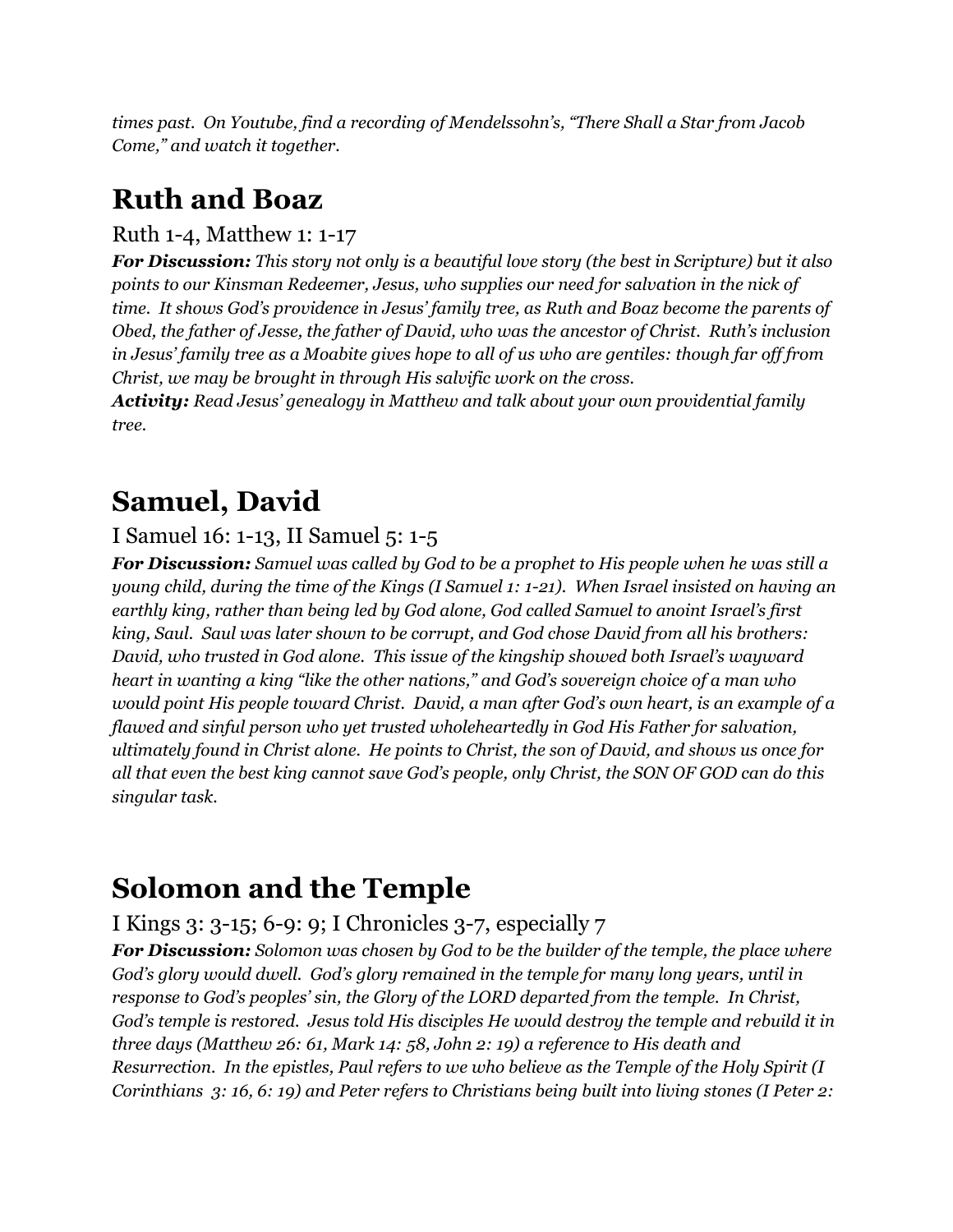*5). Read all these passages to your children and marvel: how blessed we are to be born again into a living Hope in Christ.*

## **Josiah Finds the Law**

### II Kings 22-23

*For Discussion: Throughout the history of the people of Israel in the Old Testament, God again and again used people who were committed to His ways to bring the people back to obedience and trust in Him; people like Josiah, who, when the books of the Law were rediscovered in the Temple, turned his heart to repentance and temporarily brought the people along with him. Unfortunately such reforms were short-lived and only lasted as long as a* good king was in power, if that long. Such reforms are ever prone to die, because they rest in the hands of sinful people like you and me. Jesus is the only Redeemer who can effectively put to death our sins on the cross, as He bore them in our place, and who can, in His Risen Life, *bring about lasting change.*

*Activity: Thank God for His redemption in Jesus Christ. Thank Him for His goodness, prepare for Sunday Worship.*

## *Third Sunday in Advent* **Prophecy Advent Wreath** Light Rose Candle

*Leader:* Jesus, Light of the World! *Response:* Shine in our Hearts! *Leader:* O Come, O Come, Emmanuel, *Response:* You rule the World! *All:* Come into our Hearts, Lord Jesus! *Thanks be to God.*

Isaiah 42: 1-9

*For Discussion: All prophecy in Scripture points toward Christ and this is a prime example. Discuss how Jesus is the fulfillment of all our hopes and dreams for reunion with God in Jesus, how He never breaks a bruised reed or quenches a smoldering wick. Prepare for a roller-coaster ride through the prophets this week! Get ready!*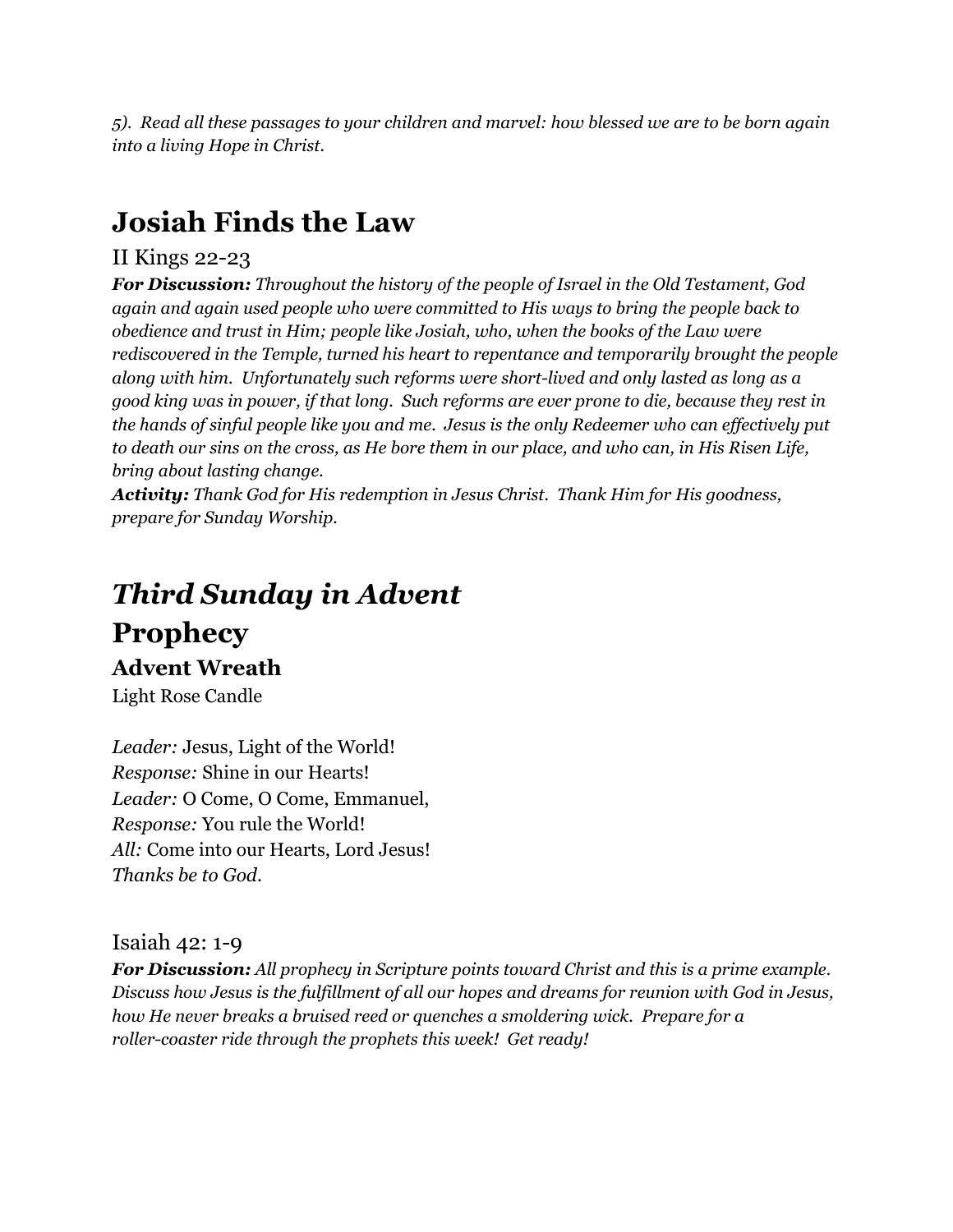# **Elijah**

I Kings 18

*For Discussion: Discuss how Elijah, the prophet of God in the time of Ahab, was led by God* to return the hearts of the people to Himself. Say the refrain of the people over and over to *yourselves: The Lord, He is God, the LORD, He is GOD! Celebrate that the same God who sent* fire down on Mt. Carmel, defeated the prophets of Baal on that day, and who sent rain when it *hadn't rained in three years, rose Jesus from the Dead, and defeated satan's hold on our lives through sin in a single day! GOD IS GOD! The LORD, HE IS GOD! AMEN.*

# **Root of Jesse, The Lion and the Lamb**

Isaiah 11: 1-12;

Isaiah 12

*For Discussion: Some of the choicest passages of prophecy are contained in this passage; Discuss how these passages are fulfilled in Jesus Christ, and celebrate how in that day the lion* will lie down with the lamb, that when the root of Jesse appears, the place of His rest will be *GLORIOUS! Remember, Advent refers to Jesus' coming as a baby, and looks ahead to His Coming Again in GLORY!*

# **Prophecy of the Prince of Peace**

### Isaiah 2: 1-4, 7: 14, 9: 1-7

*For Discussion: Like choicest fruit, these prophecies of Christ are the joyous morsels to savor all week. Activities: Memorize the names of Christ found in Isaiah 9: 6. Listen to Handel's Messiah as a family after supper.*

# **Prophecy of the Suffering Servant, the Lamb who was Slain**

Isaiah 52: 1-53: 12

Matthew 26-28

*For Discussion: Here we come to the heart of the matter: Jesus came as a baby in a manger* to die on the cross for our sins. It doesn't get any more REAL than that. Revel in Christ as *Savior. Suggested Activity: sing Amazing Grace, or any such hymn that reminds us of why* Jesus had to die for us, that little baby in the manger for our sins. For older children: Read *Matthew 26: 57-27: 66. How were the prophecies in Isaiah 53 fulfilled in the Crucifixion of Jesus Christ? Why was it important that all these prophecies were fulfilled?*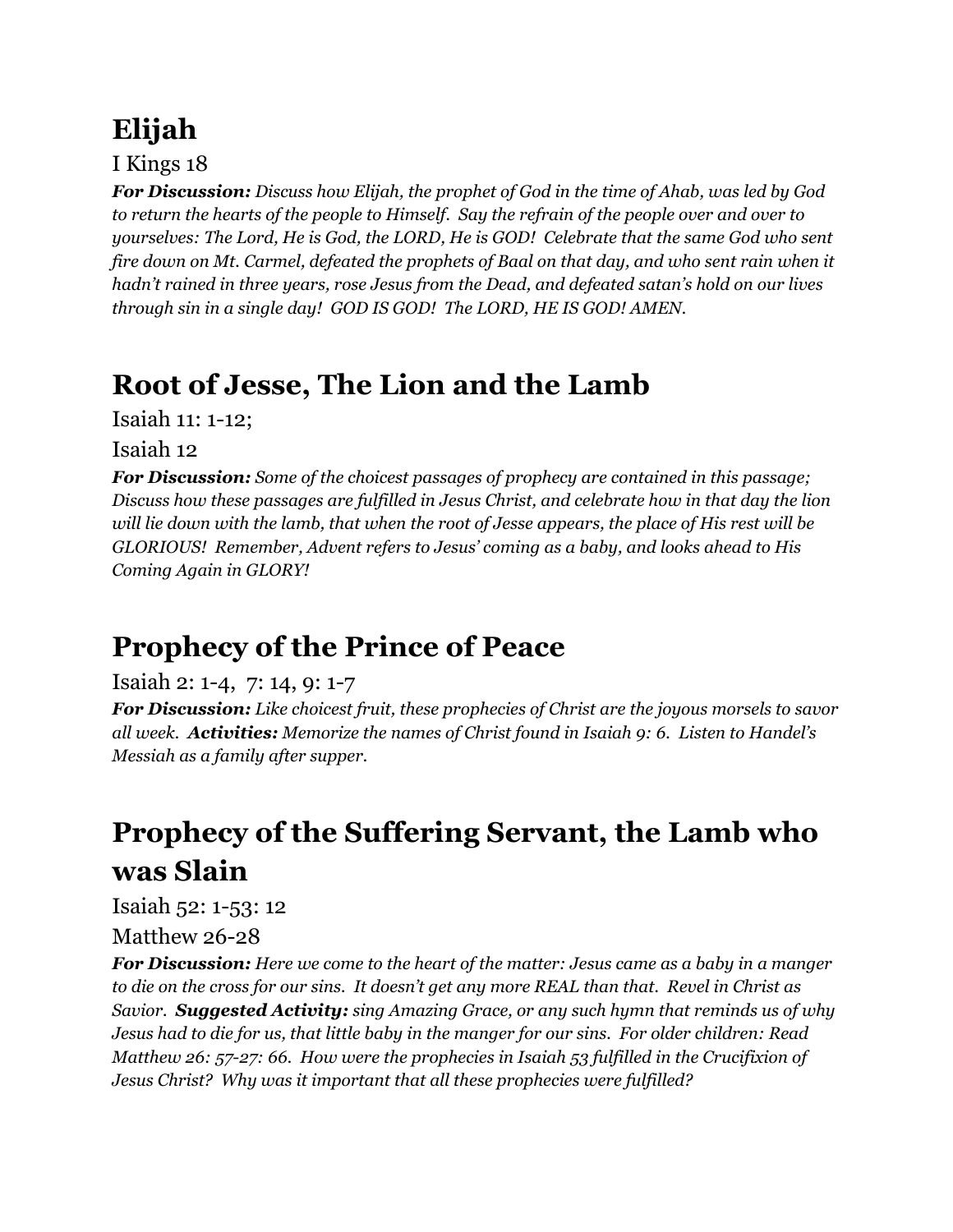## **Prophecy of the New Covenant**

### Jeremiah 23: 5-6; 31: 31-34

*For Discussion: The Coming of Christ our Messiah has not only rolled away our sins in His death on the cross, but has also established a new world order, a Covenant between God and man in which God's Law is actually written on our hearts. Suggested Activity: read Acts 2 and discuss how the coming of the Holy Spirit fulfills this Scripture. The disciples were gathered in celebration of Pentecost, the day commemorating the coming of the first law of Moses down from Mt. Sinai in the Ten Commandments. We now think of Pentecost as the coming of the Holy Spirit and the indwelling presence of Jesus following our Salvation in the death and Resurrection of Christ. How amazing that we can have His law written on our hearts, engraved in living flesh through the indwelling presence of Christ in the person of the Holy Spirit. One God in Three Persons. Celebrate!*

## **Prophecy of Bethlehem**

### Micah 5: 2-5a

*For Discussion: Why was it important that Jesus be born in Bethlehem, the City of David? Notice its proximity to Jerusalem, the capital of Israel and the expected place of Christ's birth* to the Wise Men in Matthew 2:1-6. How does this tiny place exemplify to you the kind of birth *Christ had, and the kind of announcement God made to the unlikeliest of audiences (Luke 2: 8-20)? Suggested Activity: Sing "O Little Town of Bethlehem" or find a choral rendition on Youtube. Watch the Little Drummer Boy, also on Youtube.*

# *Fourth Sunday in Advent* **The Exile**

### **Advent Wreath**

Light 4th Purple Candle

*Leader:* Jesus, Light of the World! *Response:* Shine in our Hearts! *Leader: O Come, O Come, Emmanuel,* Response: You rule the world! *All: Come into our hearts, Lord Jesus! Thanks be to God.*

Daniel 3; 6: 10-28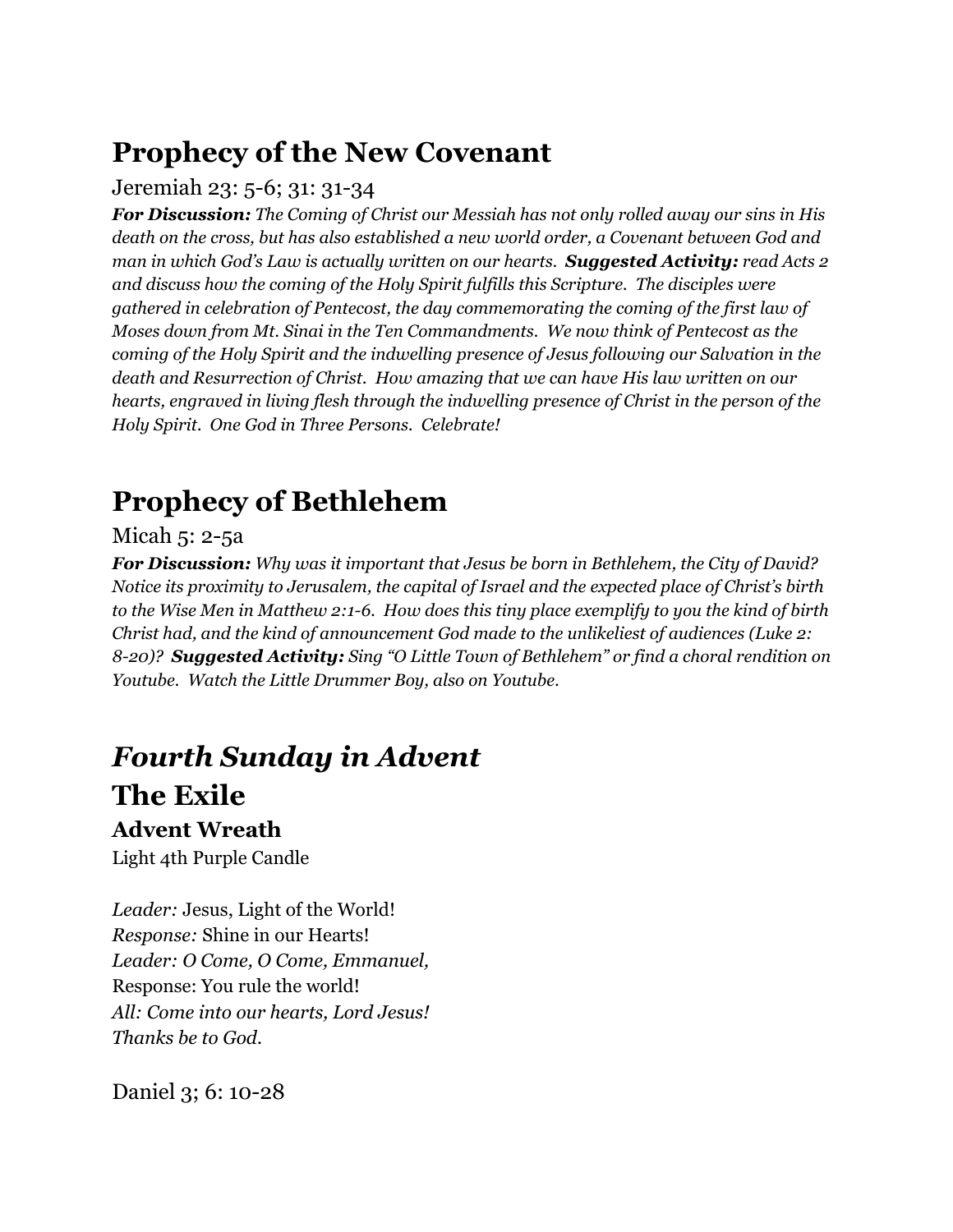*For Discussion: God's people had sinned, and as promised, God sent them into Exile. Not without a promise, however, of a return more glorious than anyone could expect: salvation in Jesus coming around the corner. Daniel represents a type of Christ, and points to our once-for-all-times Messiah. These stories show God's faithfulness in the near run, and point to the eventual return of His people Israel, and our eventual in-gathering into Christ in His Salvific work on the Cross for our sins.*

## **The Return**

Ezra 1: 1-8; Nehemiah 1; 4: 15-23

Jeremiah 25: 1-14; 29: 1-10

*For Discussion: God's people are restored to their former place, and the temple and wall are rebuilt. When they return, they are positioned in God's plan for His great revelation of the coming Messiah, Jesus Christ our Savior.*

## **Zechariah and Elizabeth**

### Luke 1: 5-25; 39-45; 46-56, 57-80

*For Discussion: "The Babe in her womb Leaped for Joy!" John is the first of God's people to respond with joy to the coming of Christ, showing us that he saw Christ's coming as the Good* News that it is. Even as a baby in the womb, John leaped for Joy. In this passage we have *what some call the first meeting of the church: the fellowship of Believers, recognition of Christ as Savior, and the first instance of worship of Jesus Christ in Mary's Song, the Magnificat.*

## **John the Baptist**

### Luke 1: 39-45; Matthew 3: 1-12

*For Discussion: Scripture tells us that John the Baptist was Jesus' cousin. In the womb he* recognized his Savior. How can we leap for joy at the coming of Christ, and how can we share *the Good News? How can we prepare for Christ's coming, both at Christmas and at His Second Coming?*

## **Mary**

Luke 1: 26-56

*For Discussion: A favorite hymn is the Magnificat, or Song of Mary. Mary was the first to* bear Christ, in her case, literally as she carried the tiny Christ in her womb, and as such she *represents and symbolizes the church's "Yes!" to Jesus. Suggested Activity: recite the Magnificat together often until it is memorized. It is the first poem to Christ in Scripture and*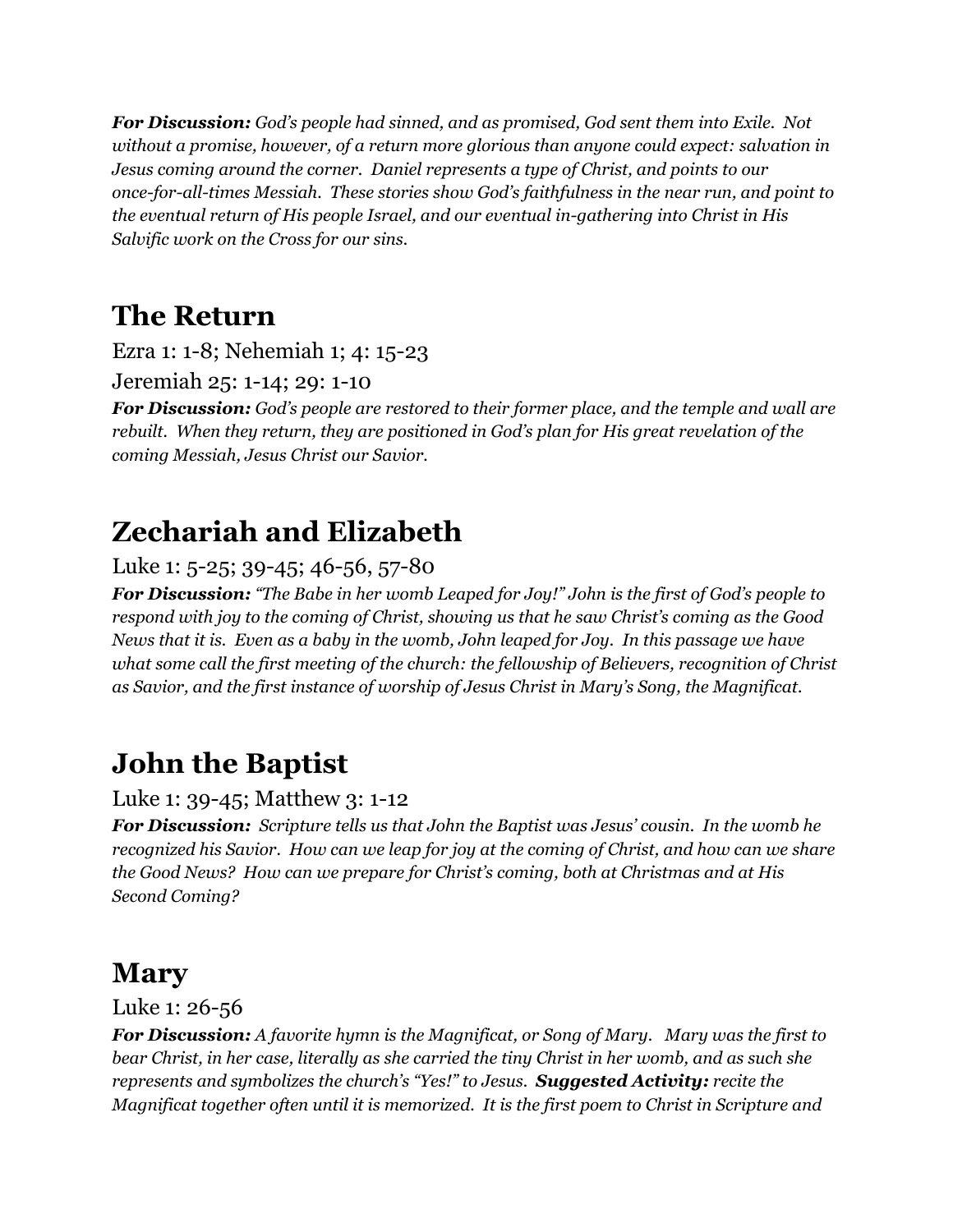*our response to Jesus is typified in these words: "My Soul Magnifies the LORD! And My spirit rejoices in God my SAVIOR!" What a Savior! Listen to Magnificat by John Rutter, Mary's song in Latin.*

## **Joseph**

### Matthew 1: 18-25

*For Discussion: Joseph represents the second Christian's response to Christ's birth. In the face of a dif icult situation, he chose to respond by faithfully carrying out the work of shepherding Mary, acting as earthly father to Christ, and obeying what the angel of God told him to do. Simple obedience, can we do less?*

## **BIRTH OF CHRIST**

### **Advent Wreath**

Replace 4 Advent Candles with White Candles, light all and Center White Candle

*Leader:* Jesus, Light of the World! *All:* Shine in our Hearts! *Leader:* We Rejoice in You! *All:* Come, Lord Jesus! *Thanks be to God, Alleluia!*

### Birth of Christ: Luke 2: 1-21; Revelation 22: 12-21

*The Birth of the Messiah, the culmination of Redemption History beginning in the life of Christ, to come to complete fulfillment in His death and Resurrection 33 years later, the beginning of a never-ending story of Redemption and Joy. How We LONG TO SEE YOU COME AGAIN IN GLORY, JESUS OUR MESSIAH! HalleluYah! Praise the LORD. Maranatha. COME LORD JESUS.*

## **Christ's Birth told to the Shepherds**

### **Advent Wreath**

Light 4 White Candles and Center White Candle

*Leader:* Jesus, Light of the World! *Response:* Shine in our Hearts! *Leader: O Come, O Come, Emmanuel,* Response: You rule the world!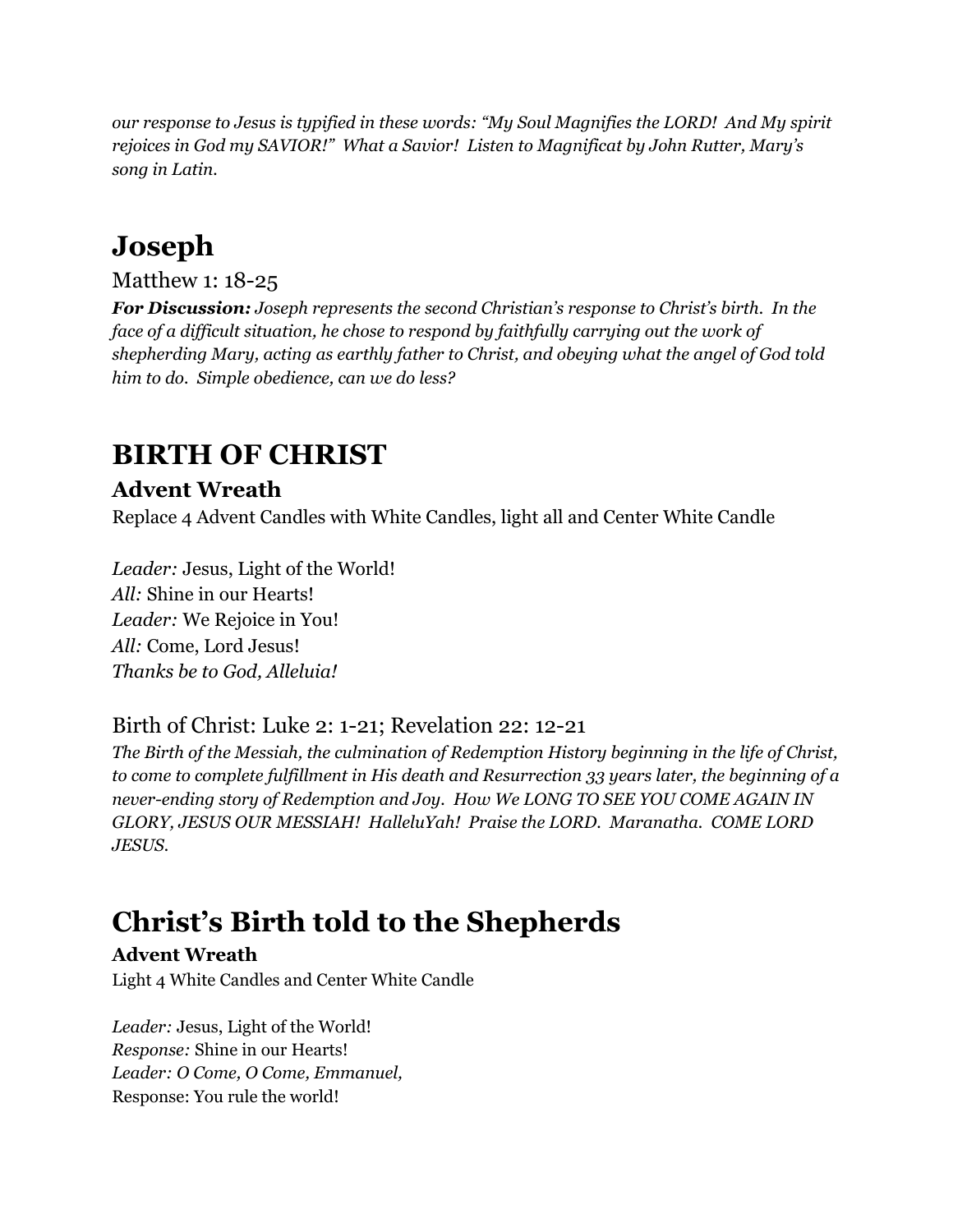*All: Come into our hearts, Lord Jesus! Thanks be to God.*

#### Luke 2: 8-20

*For Discussion: Read Psalm 23. What significance did it have for Jesus' Birth to be announced by angels to shepherds outside Bethlehem? What does this mean for US? Truly, Good News of Great JOY for all people. Suggested Activity: Listen to the "Glory to God" portion of Handel's Messiah on Youtube. Sing along!*

## *Epiphany*

*Note: "Epiphany" means manifestation, sudden insight into the divine nature, and specifically, the manifestation of Jesus to the gentiles when the Magi understood the King of all Kings had been born. Each of these stories sheds light on who Jesus is, who He came for, and what He came to do. The length of the Epiphany season varies depending on when Easter is and when Lent begins. Technically, Epiphany is the season between Epiphany Sunday and Ash Wednesday. Included here are five readings to cover this season, which may be longer or shorter depending on Easter. These five are standard fare. Other readings can include the Ministry of Jesus, the first healings, the Sermon on the Mount, The Road to Emmaus, the Breakfast on the Beach, etc. Enjoy this time of sudden understanding of who Jesus is and what He came to do and why He had to die for our sins! Teach your children how easy it is to say, "Come into my heart, Lord Jesus!"*

*Epiphany Sunday is a good time to use the liturgy and go into each room of the house, chalking the doorway as mentioned in the introduction with C+M+B surrounded by the date 20--. For instance, the year 2019 would be 20 C+M+B 19 over each doorway, standing for Christus Mansionem Benedicat, or Christ Bless this Home (and the names of the 3 wise men, Caspar, Melchior, and Balthasar). We use a lighted candle, the Scripture, and holy water, representing Christ the Light of the World over the darkness, The Word of God as the Sword of the Spirit to light our way, and the Holy Water representing Christ's death on our behalf. We also lead the way with a cross of Jesus Christ. Each child can anoint the room with holy water, or pray a prayer over the room, as well as the head of the household. Especial care will be taken over the front and back door of the home, prayers for blessing, safety and holiness over all who enter through the doorway. We use the words, "Nations will walk in His light, and kings by the brightness of Your Splendor," as a refrain in each room.*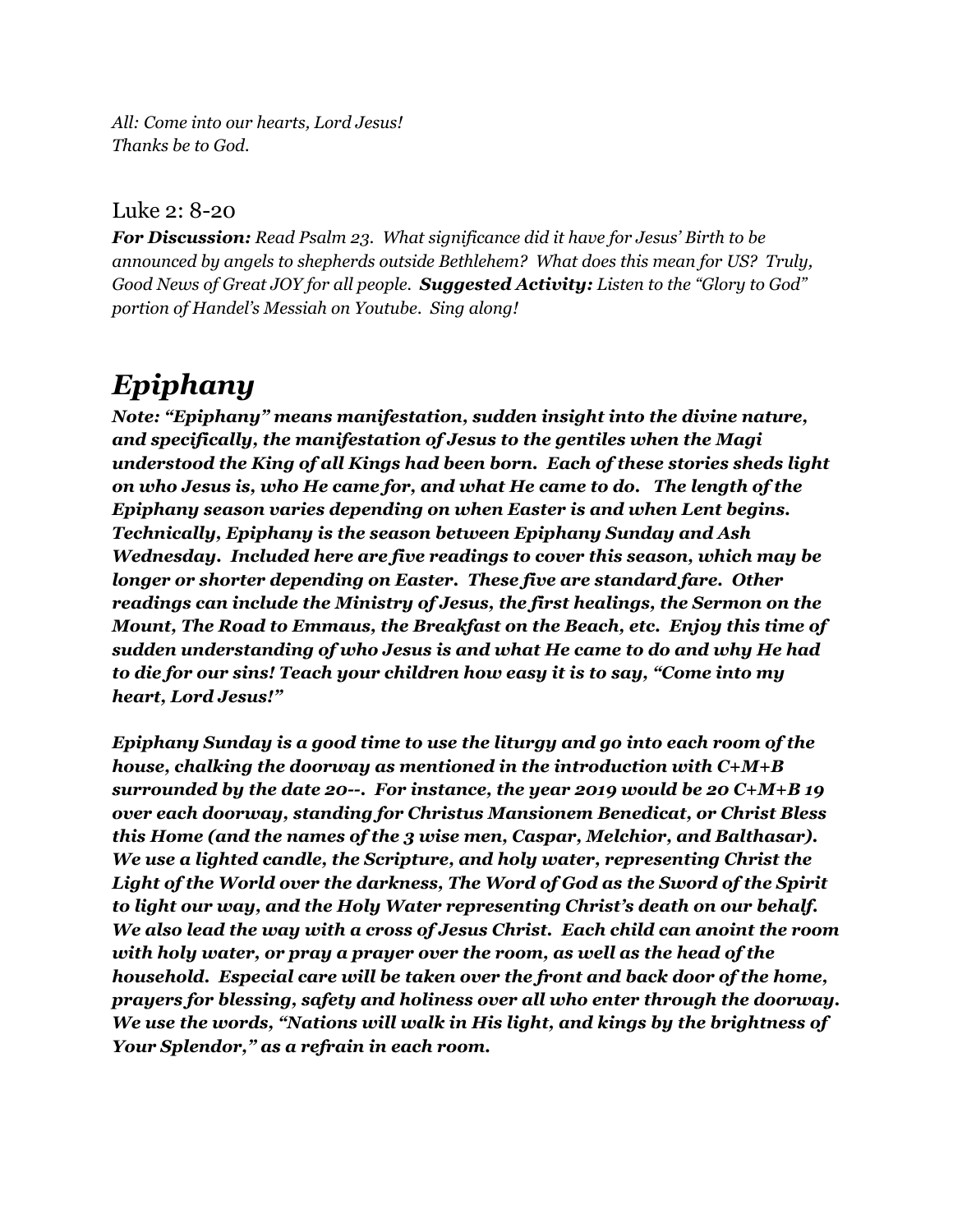### **Jesus Worshipped by the Magi Christmas Wreath Light 4 White Candles and Center White Candle**

*Leader:* Jesus, Light of the World! *Response:* Thanks be to God. *Leader:* Nations will walk in your light, *Response:* And Kings by the brightness of your splendor. *All: Thanks be to God.*

### Matthew 2: 1-18

*For Discussion: Discuss the significance of the star's appearing to the Magi. Why is this Good News for us, the seeking by God Almighty of the lost from the nations. Reread Numbers 24: 15-19. Jesus was the Messiah for the Jews and for the Gentiles, Salvation. Read this passage again, focusing on this first recognition by Gentile leaders of Jesus as both King and Messiah.*

## **Anna and Simeon Worship Jesus in the Temple**

#### **Christmas Wreath**

Light White Candles

*Leader:* Jesus, Light of the World! *Response:* Thanks be to God. *Leader:* Nations will walk in your light, *Response:* And Kings by the brightness of your splendor. *All: Thanks be to God.*

### Luke 2: 21-39

*For Discussion: Who did Anna and Simeon say Jesus was? How is Jesus both Consolation and Glory? How did the preparedness of Anna and Simeon evidence itself in their lives? How did this enable them to recognize Jesus, the baby Jesus, as the Messiah for the whole world, on sight? How can we be more ready to see His handiwork and presence in our lives? How can we prepare for the Second Coming of Christ? Suggested Activity: Memorize the Song of Simeon, the best song of recognition in Scripture and an excellent bedtime recitation, part of the Book of Common Prayer Evening Prayer and Compline, or bedtime, liturgy.*

## **Boy Jesus in the Temple**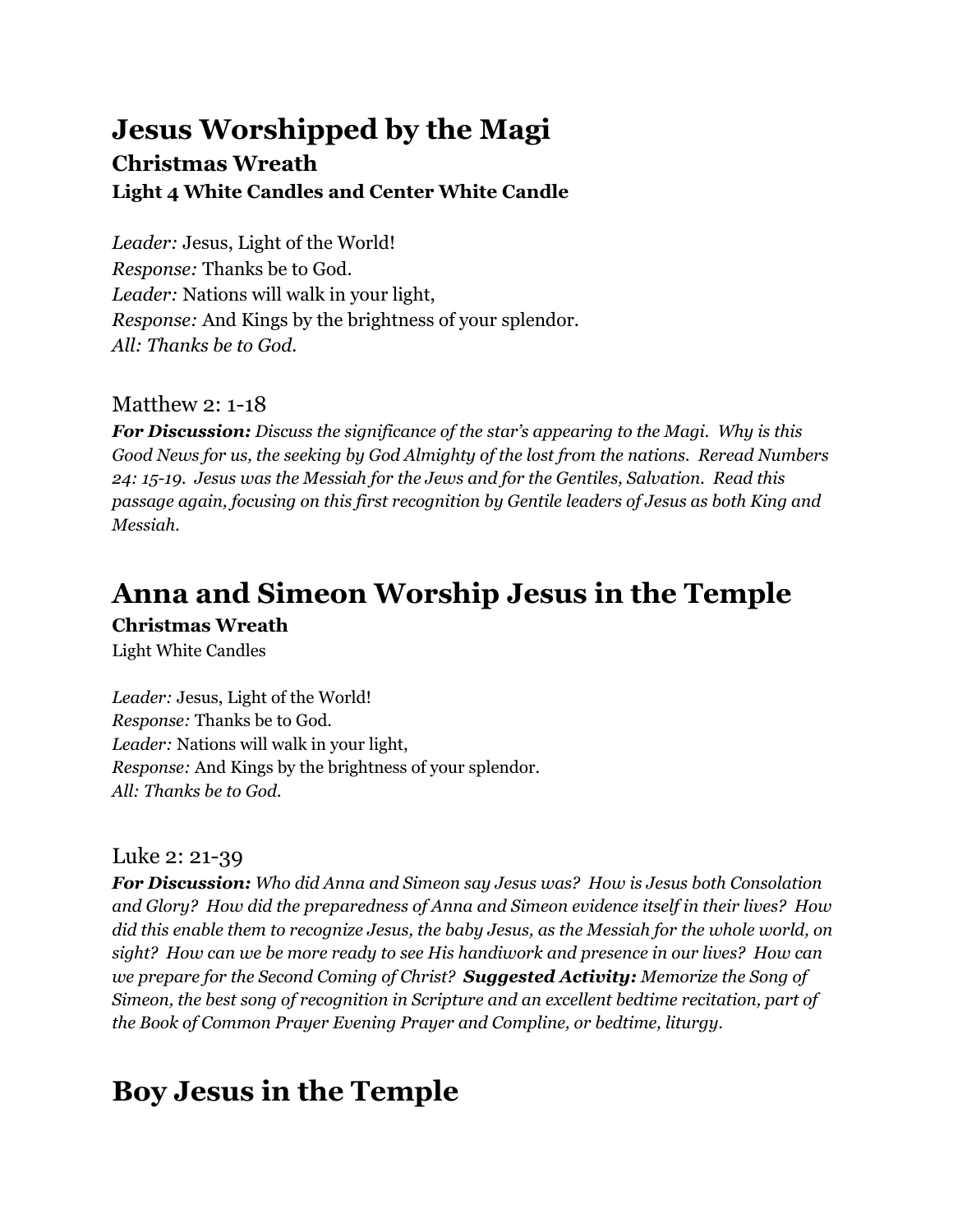#### **Christmas Wreath**

Light White Candles

*Leader:* Jesus, Light of the World! *Response:* Shine in our Hearts. *Leader:* Nations will walk in your light, *Response:* And Kings by the brightness of your splendor. *All: Thanks be to God.*

#### Luke 2: 41-52

*For Discussion: We all resonate with this story of Jesus as a boy in the temple, confounding the elders, breaking away from his mother's apron strings. However, the main point of this story occurs in the simple, breath-taking words of Christ to his mother: "Didn't you know I had* to be in my Father's house? But they did not understand what He was saying to them." In this *passage Jesus is revealed as God's SON! How astounding that must have been to His parents. How can we be aware of God's holy presence in our lives? How can we increase in understanding of His will for us?*

*And, can we, like Jesus next did in obeying his parents, reverence those who do not understand without complaint?*

## *First Sunday after Epiphany* **Baptism of Jesus Christmas Wreath Light White Candles**

*Leader:* Jesus, Light of the World! *Response:* Shine in our Hearts. *Leader:* Nations will walk in your light, *Response:* And Kings by the brightness of your splendor. *All: Thanks be to God.*

### John 1: 19- 42; Luke 3: 1-23; Mark 1: 1-13; Matthew 3

*For Discussion: This is the beginning of Jesus' earthly ministry, and the point at which God's plan in Christ is first made known: "This is my beloved Son, in whom I am well-pleased." Here Jesus is identified, by God HIMSELF, as God's Son. In this announcement, Jesus' earthly ministry begins. In response, how should we align ourselves? All aligning of the will* according to Jesus is our necessary act of obedience, and all love for Christ who died for us is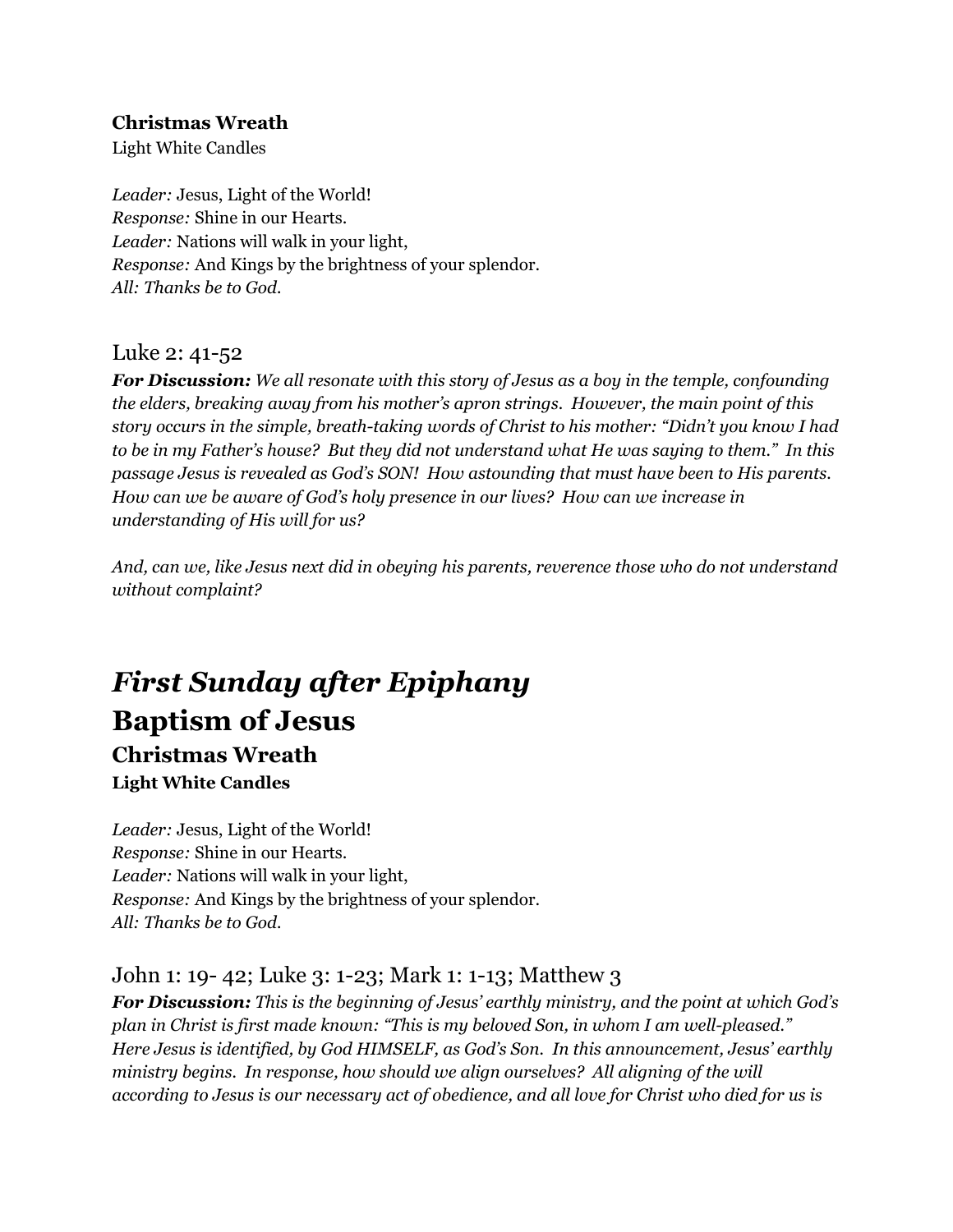*implied in this blessing. Accept Christ's baptism in the water and into His Death and Resurrection, and all that is implied in this blessing becomes our inheritance in Christ. Our abiding in Christ allows us to receive the HOLY SPIRIT as well. Thank You JESUS. What a Savior, what a FATHER. PRAISE GOD.*

## *Second Sunday after Epiphany* **Miracle at Cana of Galilee**

**Christmas Wreath Light White Candles**

*Leader:* Jesus, Light of the World! *Response:* Shine in our Hearts. *Leader:* Nations will walk in your light, *Response:* And Kings by the brightness of your splendor. *All: Thanks be to God.*

John 2: 1-11

*For Discussion: How is Jesus revealed in this passage? Who witnesses this "Epiphany" of Jesus? What significance does this miracle have, as the first miracle of Jesus, and why does it occur at a wedding? What sort of symbolism does this evoke? The Wedding Supper of the Lamb is our Eucharistic Feast. Come Lord Jesus.*

## *Third Sunday after Epiphany* **Calling of the Disciples, Jesus in Nazareth Christmas Wreath Light White Candles**

*Leader:* Jesus, Light of the World! *Response:* Thanks be to God. *Leader:* Nations will walk in your light, *Response:* And Kings by the brightness of your splendor. *All: Thanks be to God.*

### **Matthew 4: 12-25, Mark 1: 14-20, John 1: 35-51 Luke 4: 14-44**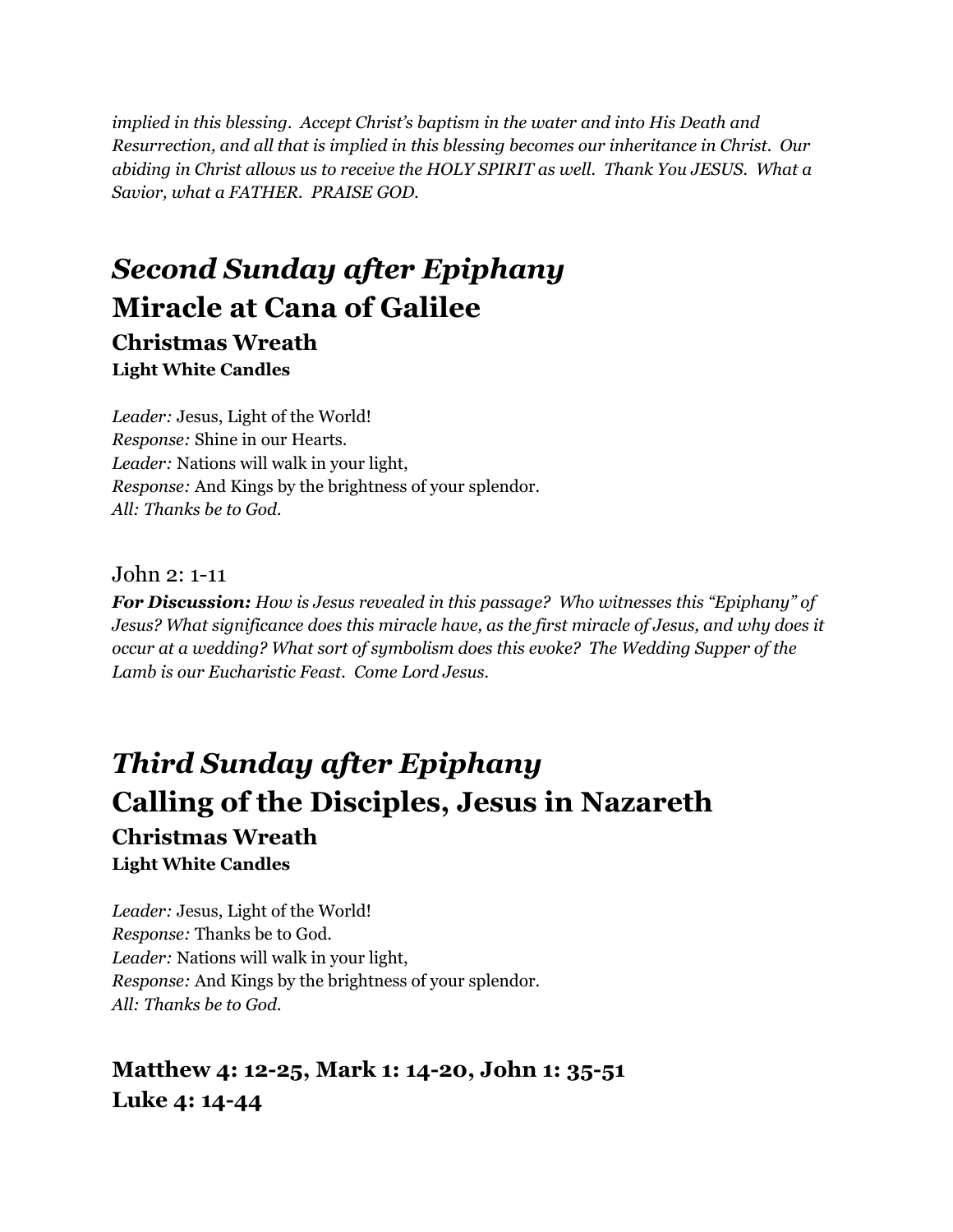*For Discussion: Do you remember the passage we read during the reading for Jacob's ladder at the beginning of Advent? Here we see Jesus Himself announcing that His disciples would see "angels ascending and descending on the Son of Man." In announcing this Jesus was showing His role as mediator between God and Man, and identifying Himself with prophecies in Ezekiel which portrayed the Son of Man, seated on a throne. He came to reign, as Savior of the world, in our hearts and lives. Enthrone Him now!*

*In the second passage, Luke 4, we see Jesus in Nazareth proclaiming that He is the fulfillment of all the prophecies, the one anointed to proclaim the good news to the poor, freedom to the captives, to give sight to the blind. And for this they wanted to stone Him! Again, enthrone Him now!*

## *Fourth Sunday after Epiphany* **The Miraculous Catch of Fish Christmas Wreath**

**Light White Candles**

*Leader:* Jesus, Light of the World! *Response:* Shine in our Hearts. *Leader:* Nations will walk in your light, *Response:* And Kings by the brightness of your splendor. *All: Thanks be to God.*

### Luke 5: 1-11; John 21

*For Discussion: How is Jesus revealed to Peter, and to us, in this passage? What is Peter's response to his "Epiphany" of Jesus? What does he do? What does Jesus say? How does this make you feel, respond? In the second instance of the miraculous catch of fish, the nets are not torn. Now the disciples know who Jesus is, and are fit containers for His glory and presence. Thanks be to GOD. JESUS IS RISEN, ALLELUIA. JESUS IS RISEN.*

## *Fifth Sunday after Epiphany* **Transfiguration of Christ Christmas Wreath**

**Light White Candle**

*Leader:* Jesus, Light of the World!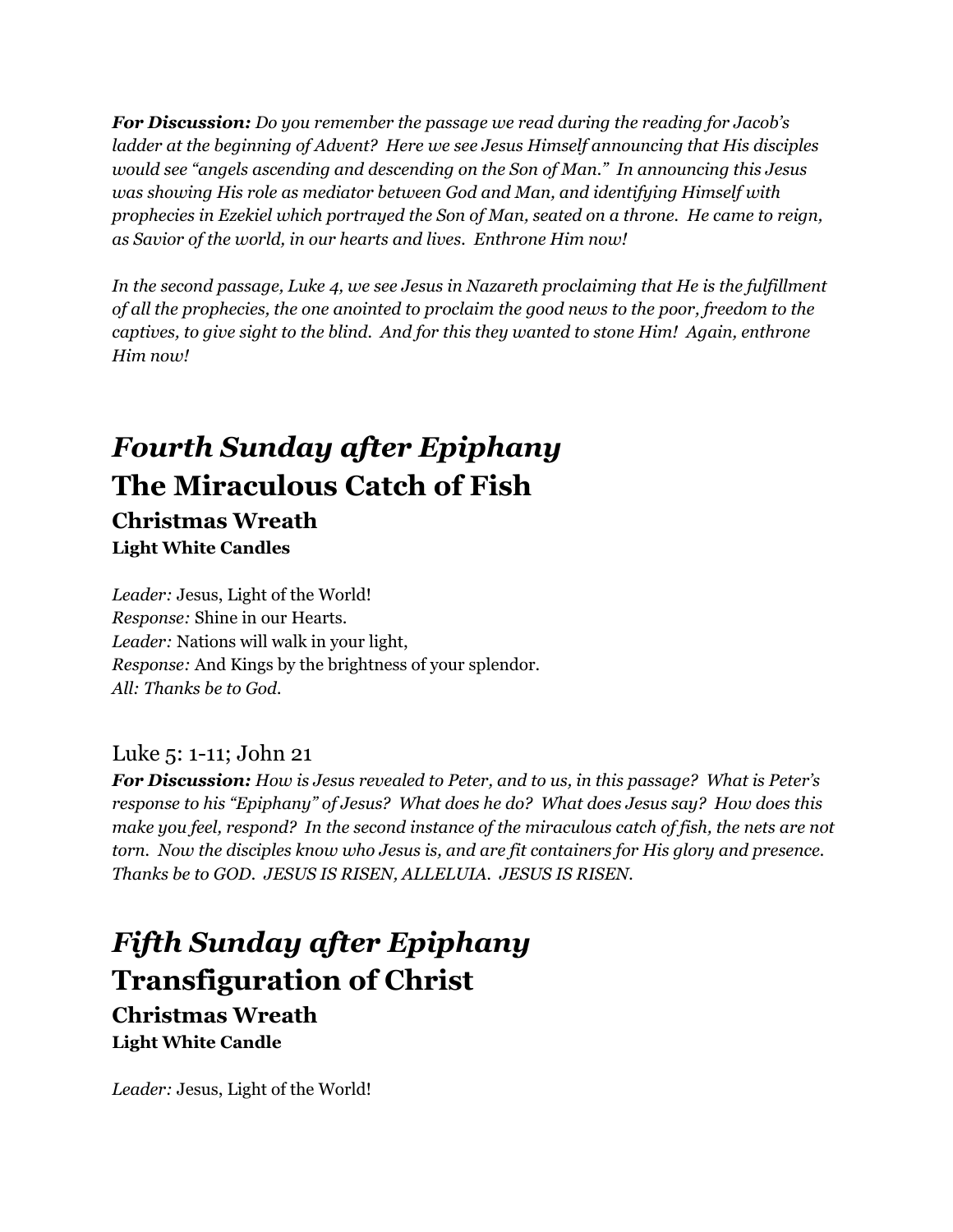*Response:* Shine in our hearts. *Leader:* Nations will walk in your light, *Response:* And Kings by the brightness of your splendor. *All: Thanks be to God.*

#### Matthew 17: 1-23; Mark 9:2-13; Luke 9: 28-36

*For Discussion: This passage, as amazing as it is, becomes even more meaningful in context. Let's think about this context for a minute: How did the disciples display their ignorance of* who Christ is? In the story of the boy with a demon, how did they display their ignorance of *who Christ is? What did Christ accuse them of? Reread verses 22-23. Do they understand any better here? How can we dig deep into our understanding of Christ, who He is, and why He had to die? The Glory of Christ is His death on our behalf.*

II Peter 1: 12-21.

## **Additional Readings:**

### **Jesus the Light of the World Christmas Wreath Light White Candle**

*Leader:* Jesus, Light of the World! *Response:* Shine in our hearts. *Leader:* Nations will walk in your light, *Response:* And Kings by the brightness of your splendor. *All: Thanks be to God.*

#### John 8: 12-20; John 1: 1-14; Revelation 21: 22-27

*For Discussion: Jesus said that He is the light of the world, who keeps us from darkness. In Revelation we read that Jesus is the light of the Heavenly City, the New Jerusalem. COME LORD JESUS! Lighten our darkness, and send forth Your light.*

### **Jesus the Living Water**

**Christmas Wreath Light White Candle**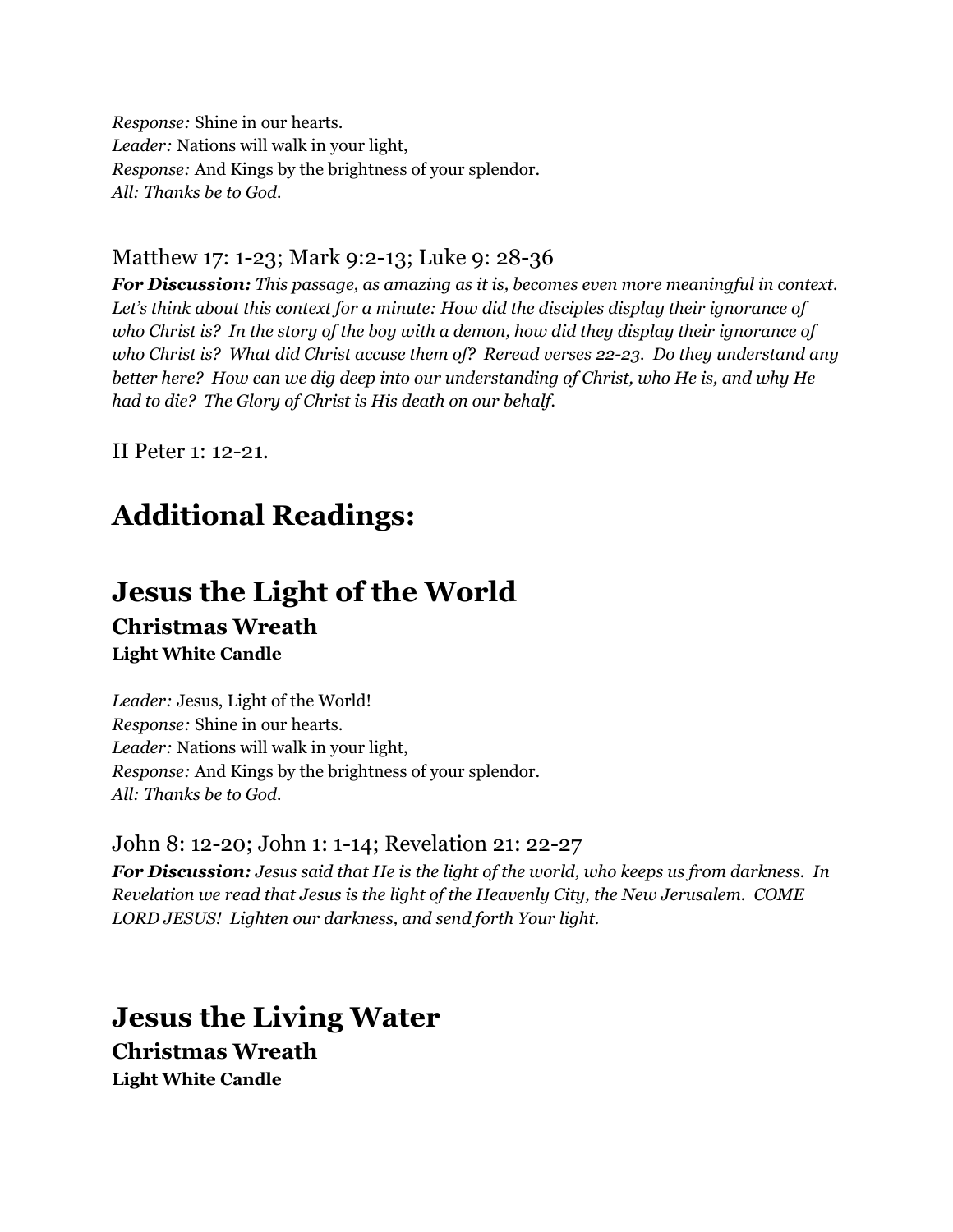*Leader:* Jesus, Light of the World! *Response:* Shine in our hearts. *Leader:* Nations will walk in your light, *Response:* And Kings by the brightness of your splendor. *All: Thanks be to God.*

John 4: 1-44; John 7: 37-39; Isaiah 55: 1; Isaiah 12: 3; Ezekiel 47: 1-12; Isaiah 44: 1-5; Joel 2: 28; I Corinthians 12-13; Acts 2; Revelation 22: 1-5, 6-21

*For Discussion: At the feast of Booths, the reminder of God's presence with Israel during the years of wandering in the desert, Jesus stood up and called out, "If anyone is athirst, let him* come to me and drink. Whoever believes in me as the Scripture has said, 'Out of his heart will *flow rivers of living water.'" According to John's testimony, this He said about the Holy Spirit,* whom they were yet to receive, as the Spirit had not yet been given as Jesus had not yet been *glorified. Now He has been glorified, and we have received the Holy Spirit. Be filled with the Holy Spirit. JESUS IS RISEN, ALLELUIA. JESUS IS RISEN. This living water flows from the throne of God and from the Lamb, and is the free gift of God in Jesus Christ our Savior.*

## **Jesus the Bread of Life**

### **Christmas Wreath Light White Candle**

*Leader:* Jesus, Light of the World! *Response:* Shine in our hearts. *Leader:* Nations will walk in your light, *Response:* And Kings by the brightness of your splendor. *All: Thanks be to God.*

John 6: 22-71

*For Discussion: Jesus is the true bread which gives life to the world. Explain the presence of Christ in the Eucharist as our Living Bread to your children. "Whoever eats my flesh and drinks my blood abides in me and I in them."*

**Jesus the True Vine Christmas Wreath Light White Candle**

*Leader:* Jesus, Light of the World!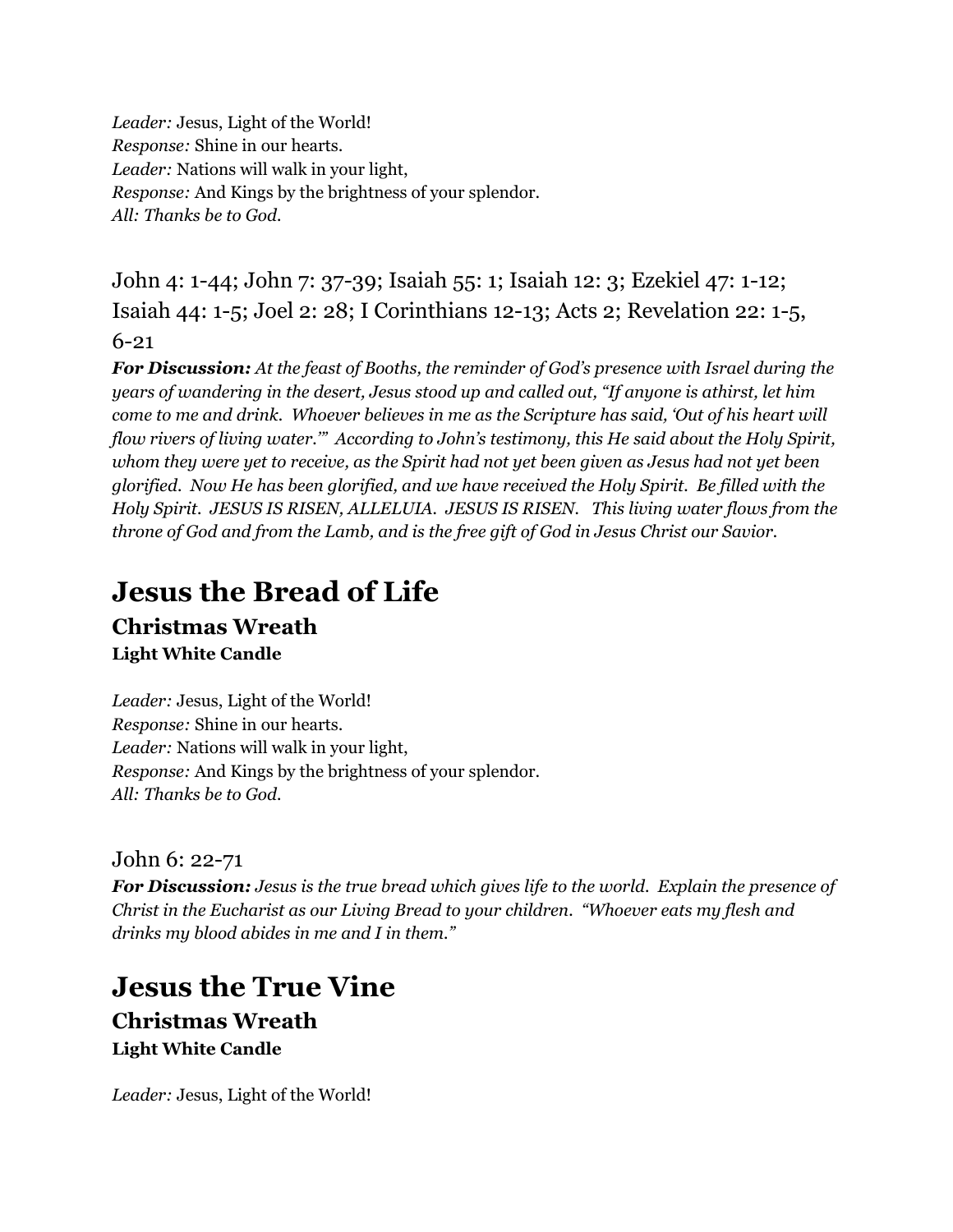*Response:* Shine in our hearts. *Leader:* Nations will walk in your light, *Response:* And Kings by the brightness of your splendor. *All: Thanks be to God.*

#### John 15: 1-17

*For Discussion: Jesus is the true vine, Our Father is the husbandman, and we are the branches. Abide in Jesus our Savior. "Apart from Me, you can do nothing." "Whoever abides* in me, and I in him, he it is that bears much fruit, for apart from me you can do nothing." *Thank You Jesus. JESUS IS RISEN, ALLELUIA. JESUS IS RISEN.*

## **Jesus the Good Shepherd**

**Christmas Wreath Light White Candle**

*Leader:* Jesus, Light of the World! *Response:* Shine in our hearts. *Leader:* Nations will walk in your light, *Response:* And Kings by the brightness of your splendor. *All: Thanks be to God.*

### John 10

*For Discussion: Jesus is the perfect Good Shepherd who lays down His life for the sheep.* The little book, "A Shepherd Looks at Psalm 23" by W. Philip Keller is a good one to read to *draw near to Jesus as our Good Shepherd.*

### **Jesus the Gate for the Sheep Christmas Wreath**

**Light White Candle**

*Leader:* Jesus, Light of the World! *Response:* Shine in our hearts. *Leader:* Nations will walk in your light, *Response:* And Kings by the brightness of your splendor. *All: Thanks be to God.*

John 10: 1-9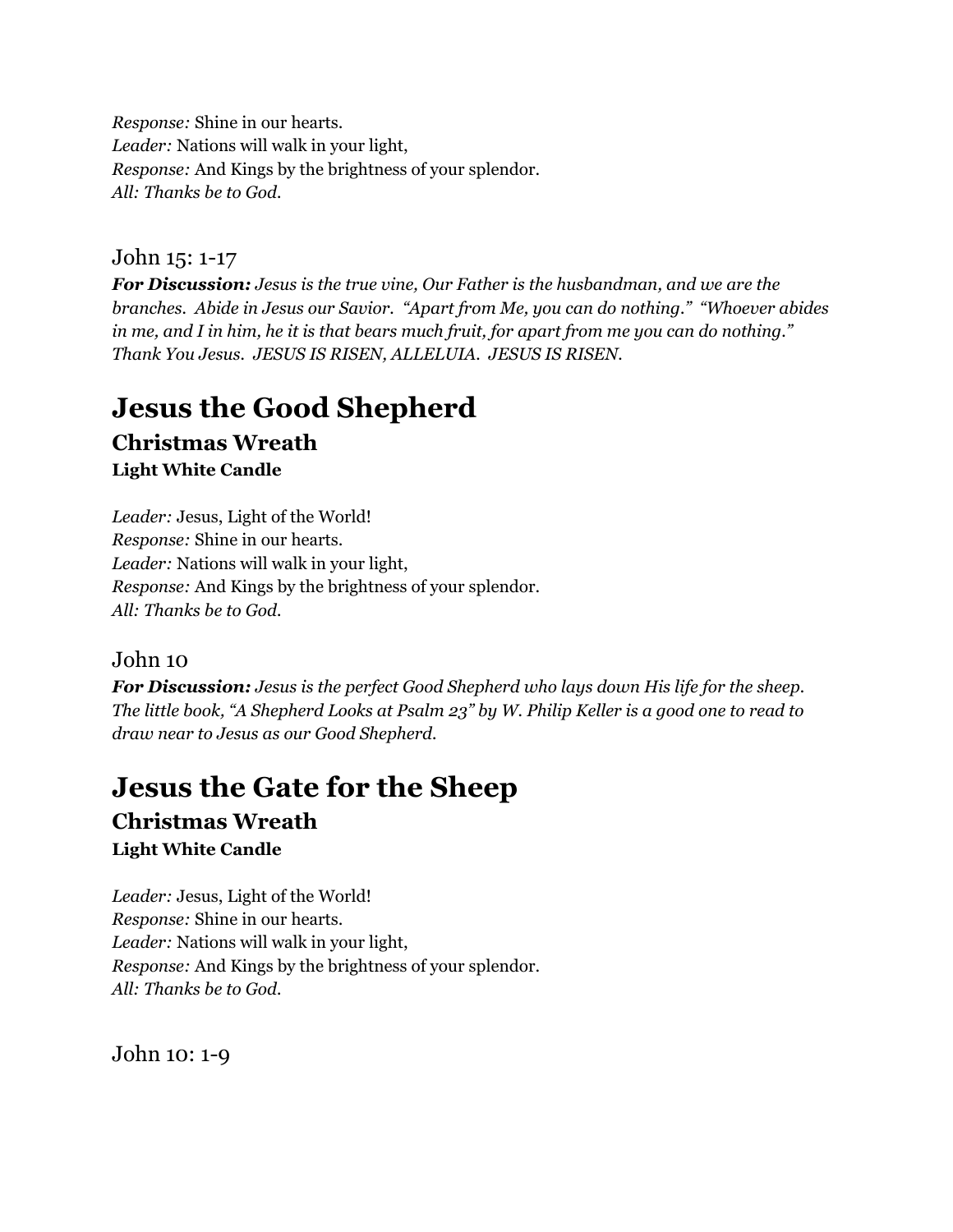*For Discussion: Jesus is the only Door for the Gate, He is the Way, and He is the narrow Way. Anyone who goes in and out through HIM finds safe pasture. JESUS IS RISEN, ALLELUIA. JESUS IS RISEN.*

### **Jesus the Resurrection and the Life Christmas Wreath Light White Candle**

*Leader:* Jesus, Light of the World! *Response:* Shine in our hearts. *Leader:* Nations will walk in your light, *Response:* And Kings by the brightness of your splendor. *All: Thanks be to God.* John 11: 17-27

*For Discussion: In the middle of the story of Jesus raising Lazarus is this amazing interchange between Martha and Jesus. Martha, who earlier had complained about her sister Mary sitting at Jesus' feet and asked Him to arbitrate for her with her sister, not understanding the role of abiding in Christ, here displays a superior understanding of Jesus as the Resurrection. "Yes, Lord; I believe that You are the Christ, the Son of God, who is coming into the world." Mary is sitting at home weeping, but Martha is ready for battle. We can take comfort in her growth and abiding in Christ Jesus as Savior. JESUS IS RISEN, ALLELUIA. JESUS IS RISEN.*

### **Jesus the Way, the Truth, and the Life Christmas Wreath Light White Candle**

*Leader:* Jesus, Light of the World! *Response:* Shine in our hearts. *Leader:* Nations will walk in your light, *Response:* And Kings by the brightness of your splendor. *All: Thanks be to God.*

### John 14: 1-14

*For Discussion: One of my favorite passages of Scripture, here Thomas asks the question we all are asking, "Lord, we do not know where you are going, how can we know the way?" Jesus rebukes him gently, "I AM the way, and the truth, and the life. No one comes to the Father except through me. If you had known me, you would have known my Father also. From now on you do know him and have seen him." As if Thomas' folly wasn't enough, Philip reiterates* what we all want to know, "Lord, show us the Father, and it is enough for us." Jesus reminds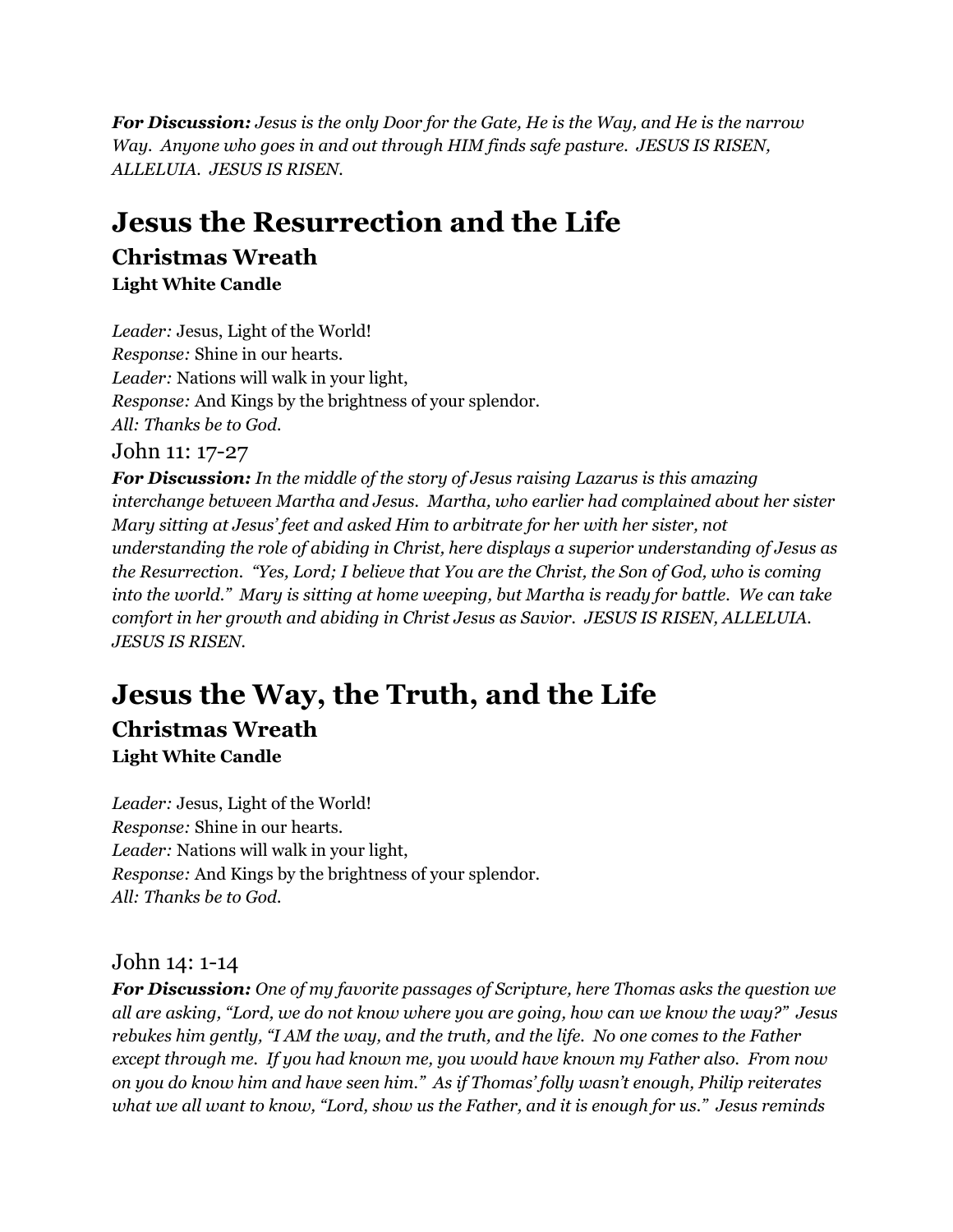*him, "Have I been with you so long, Philip, and you still do not know me? Whoever have has* seen me has seen the Father." It can't get any better than this, we do know Him, and HE IS *ALL IN ALL. JESUS IS RISEN, ALLELUIA. JESUS IS RISEN.*

## **Jesus the I AM**

### **Christmas Wreath Light White Candle**

*Leader:* Jesus, Light of the World! *Response:* Shine in our hearts. *Leader:* Nations will walk in your light, *Response:* And Kings by the brightness of your splendor. *All: Thanks be to God.*

### John 8: 48-59; Exodus 3-4

*For Discussion: I Am is the name God gave for Moses to use with Pharaoh when asking him to let God's people go. In John 8 Jesus connects His name with God's name for Himself, showing the pharisees that He is indeed our Great I AM, our Messiah, our Savior. JESUS IS RISEN, ALLELUIA. JESUS IS RISEN.*

## **The Road to Emmaus**

### **Christmas Wreath Light White Candle**

*Leader:* Jesus, Light of the World! *Response:* Shine in our hearts. *Leader:* Nations will walk in your light, *Response:* And Kings by the brightness of your splendor. *All: Thanks be to God.*

Luke 24: 13-35

*For Discussion: Jesus was known to His disciples in the breaking of the bread. "Whoever* eats my flesh and drinks my blood abides in Me and I in them." Jesus is Risen, Alleluia. Jesus *is RISEN.*

## **The End….and the Beginning of Lent!**